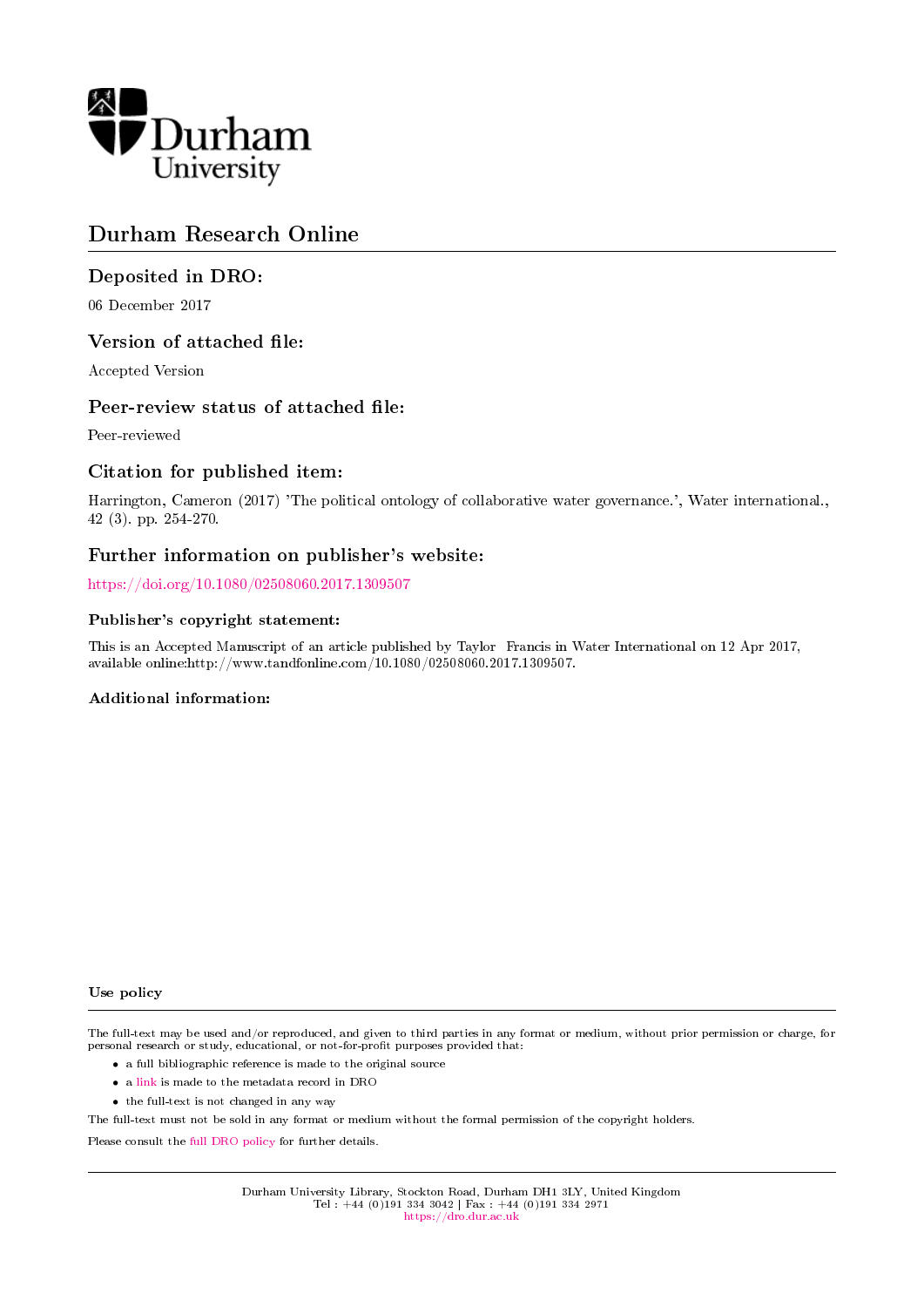### **The political ontology of collaborative water governance**

Dr. Cameron Harrington Assistant Professor School of Government and International Affairs Durham University cameron.harrington@durham.ac.uk

### Final version published as:

Cameron Harrington (2017) The political ontology of collaborative water governance, Water International, 42:3, 254-270, DOI: 10.1080/02508060.2017.1309507

### **Abstract**:

Collaborative water governance (CWG) has become a significant approach to managing global freshwater resources. This article examines the various definitions of, and analytical approaches to, CWG. The analysis indicates that the concept's usage has increased over the past decade but most studies avoid any deep engagement with the concept of *the political* at the heart of CWG. This article argues that contemporary approaches to CWG risk emptying the concept of its utility and coherence. Correcting this deficiency requires a focus on the social and ideational constructions of what water is, in the first place. Such readings will strengthen future collaborative water arrangements and allow for a deeper appreciation of the ways the political make and remake what is possible in water governance.

### **Keywords**:

Water politics; collaborative governance; ontology; hydrosocial.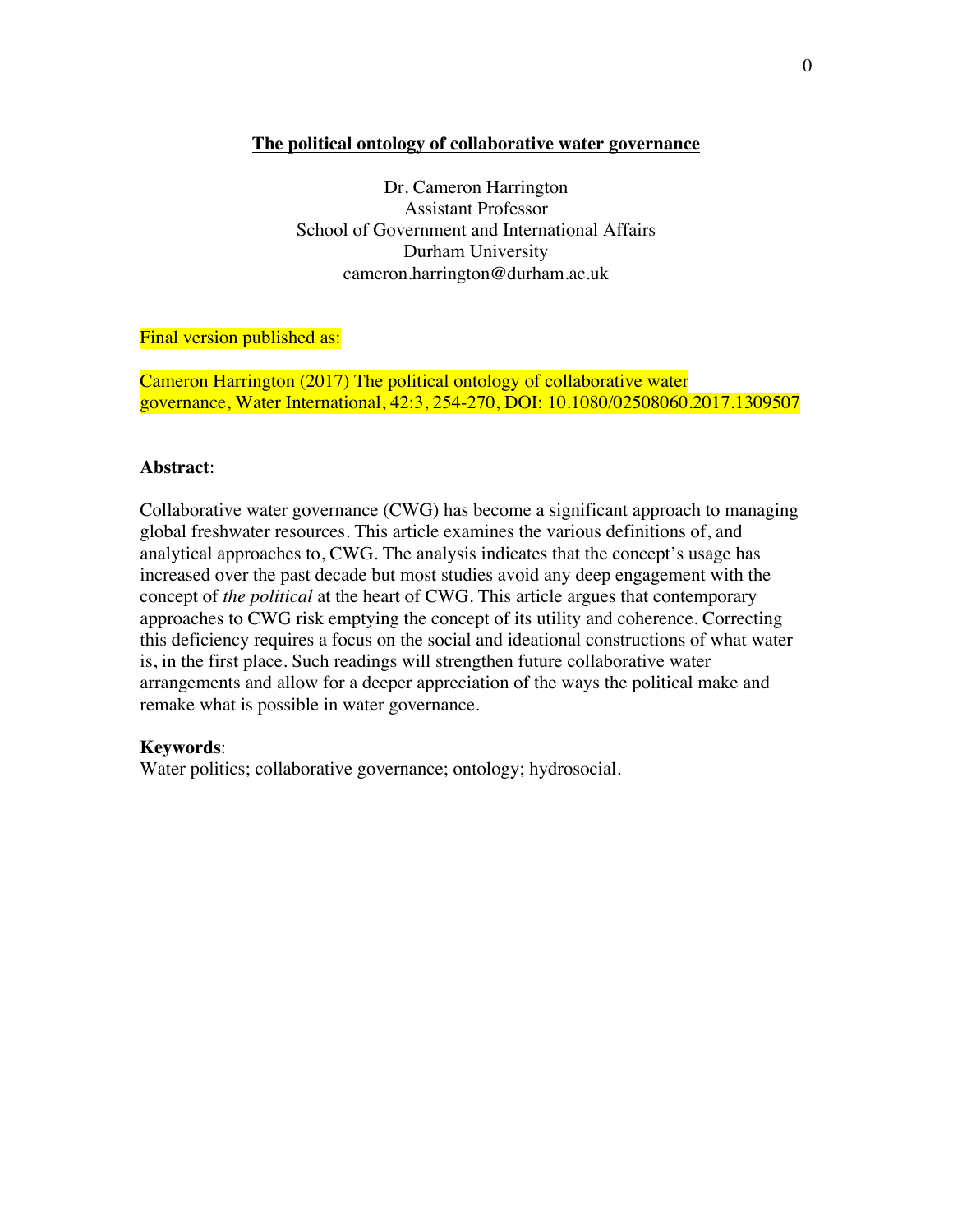### **Introduction:**

Collaborative strategies of governance are often seen as modern necessities for sustainably managing water resources. Global water organizations including the United National Environment Program (2007), Global Water Partnership (2014), and the Water Governance Facility (2015) all advocate for the pursuit of collaborative water governance. This reflects broader trends in governance literature that heavily promote collaboration rather than other governance forms such as hierarchical control, or community based governance. According to Thomson and Perry (2006) "devolution, rapid technological change, scarce resources, and rising organizational interdependencies" are the drivers of this increasing trend towards collaboration. (p. 20) With the retraction of the state from centralized decision-making over environmental resources, a seemingly broad consensus has formed that formal collaboration between state and non-state actors and across separate spatial and temporal scales is desirable (Arts, 2005, Newell, 2008; Dukes, Firehock, and Birkhoff, 2011). Instead of central control exerted by state and regional governing authorities, the creation of broad governance coalitions comprised of many actors with the authority to create and influence decision-making, is meant to establish legitimacy and develop better-informed policies for the sustainable management of water resources. It is thought that collaboration brings with it the best chances of success, defined in terms of environmental stewardship, economic development and social egalitarianism. Consequently, collaborative governance has come to occupy a prominent place in water resources management, and should now be considered a primary method through which scholars and practitioners pursue equitable water arrangements.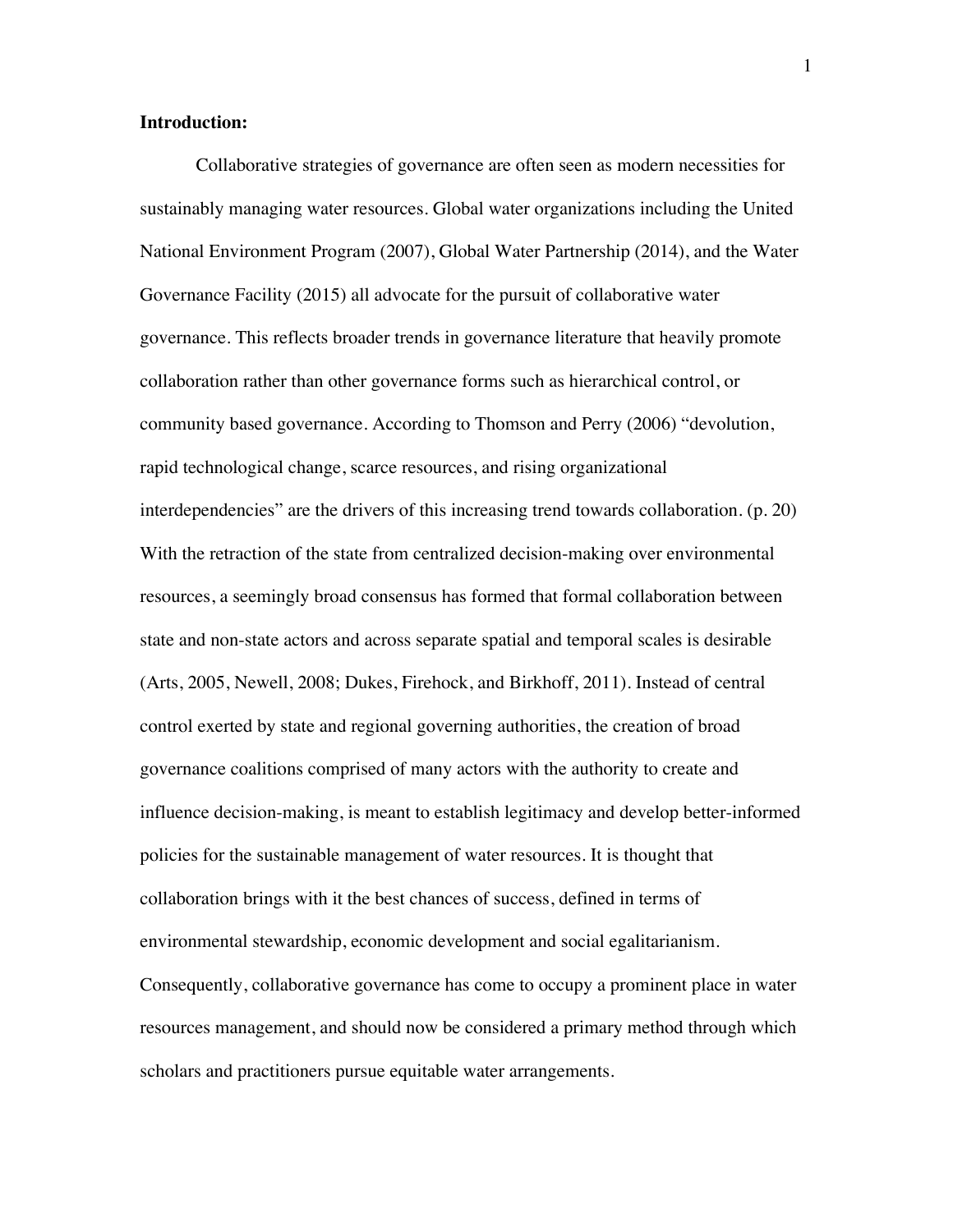In terms of material effects, the pursuit of collaboration requires the development of a broad range of institutional arrangements. However, these arrangements are meant to interpret and then operationalize a concept that is often left under-examined. Indeed, collaborative water governance has been increasingly referred to but is frequently expressed in contradictory and imprecise terms, with a wide array of efforts categorized as "collaborative. There is a tendency within the existing literature to equate terms such as collaboration, partnership, network, and coalition.<sup>1</sup> While such a plurality of approaches may lead to innovative and adaptive policies that represent particular contexts, it can also be used to mask misunderstandings or to satisfy donor or government requirements through token illustrations of "collaboration." Beyond that, it also voids collaborative water governance of the politics that shapes its development and the outcomes of collaborative efforts. The effects can be significant: they risk reifying a singular ontology of water as a strategic resource to be controlled and managed to reproduce existing social relations and structures.

Both water and the ways in which we try to control it are never absent deeply political social processes. Viewing collaborative water governance abstractly, as a solution to predominantly technical and managerial problems overlooks the social, and therefore political, processes that determine what water is, and what specifically needs protection in the quest for water security. In this sense, collaborative approaches to water governance generally hold in both theory and practice, a thoroughly modern view of water that attempts to "tame, control, and discipline" nature (Kaika, 2010, 276). Authors that seek to further contribute to this burgeoning literature would do well to understand

 

<sup>&</sup>lt;sup>1</sup> Agranoff (2012) has argued that there are differences between these terms and that it is better to view them along a continuum of collaboration."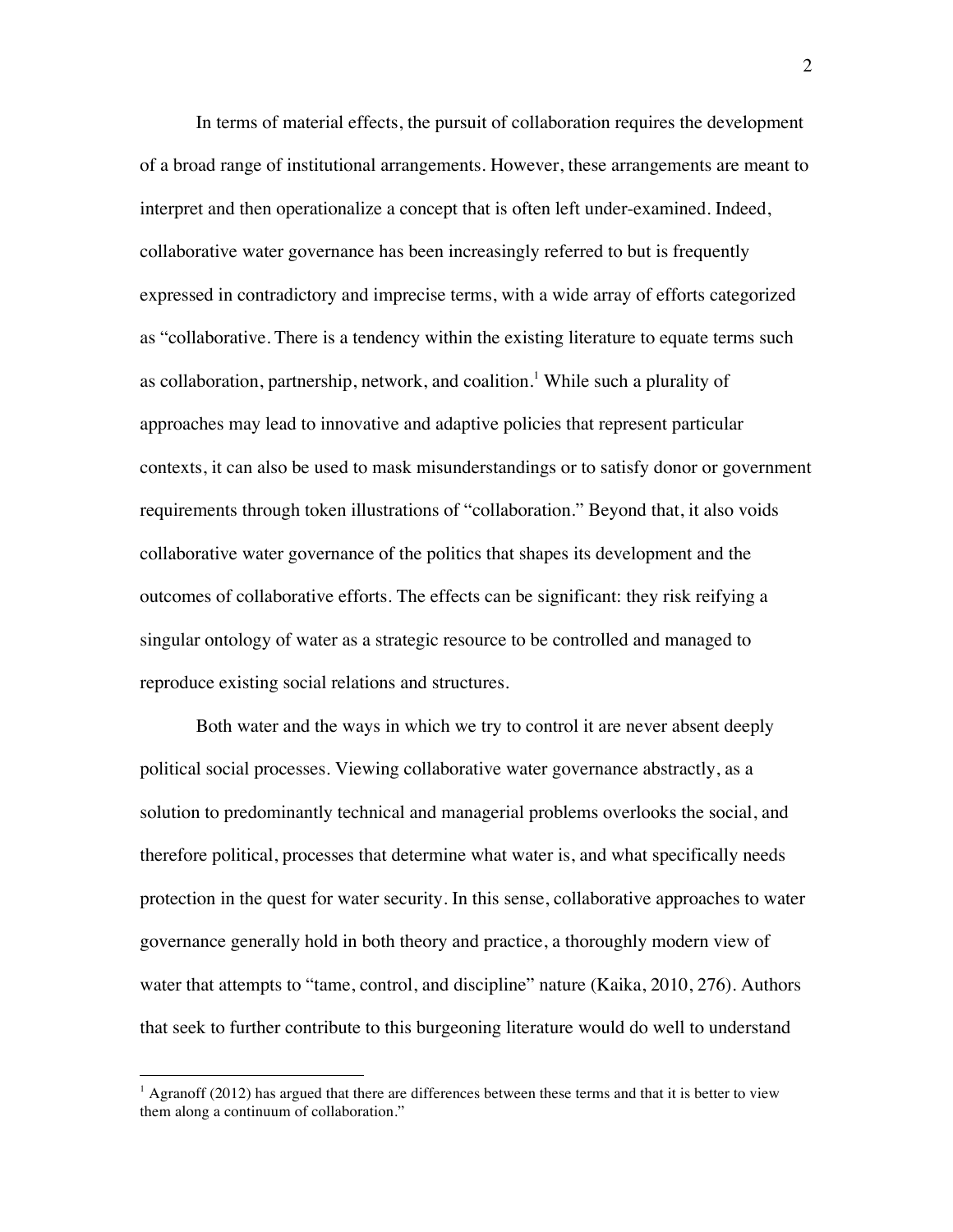the ways in which water and society are made and remade via highly varied constellations of power that create the conditions of possibility for water security.

It is useful therefore to undertake a sustained review and a critical examination of the concept of collaboration in water governance. Doing so will likely improve conceptual clarity, lead to more rigorous studies of collaborative action over water resources, and hopefully lead to more just and democratic pursuits of water security.

The purpose of this article is twofold: first, to produce a comprehensive, manageable survey of literature related to a central concept in water resources management, collaborative water governance; secondly, to produce a critical analysis of the collaborative water governance literature in order to improve its conceptual clarity and to facilitate its equitable and effective application in different contexts around the world. The article therefore explores the concept of collaboration, together with the reasons for its continued analytical confusion in the context of ongoing water insecurity in much of the world. It argues that the conceptual incoherence of collaborative water governance can be partially explained by confused or absent understandings of *the political -* the specific ontologies of water that are utilized in the process of establishing governance arrangements. Setting up water collaboratives without a deeper political reflexivity may cement inequitable power relations and water insecurity, even in the midst of seemingly governed spaces. As Helen Ingram puts it, "…The art of politics must come back into the discussion of water if change is to occur." (Ingram, 2011, 242) The 'art of politics' in this instance is emphasized via a focus on the ontology of water, the contested questions about what water is, Such an approach is justified given the increasing frequency with which water governance approaches are explicitly (and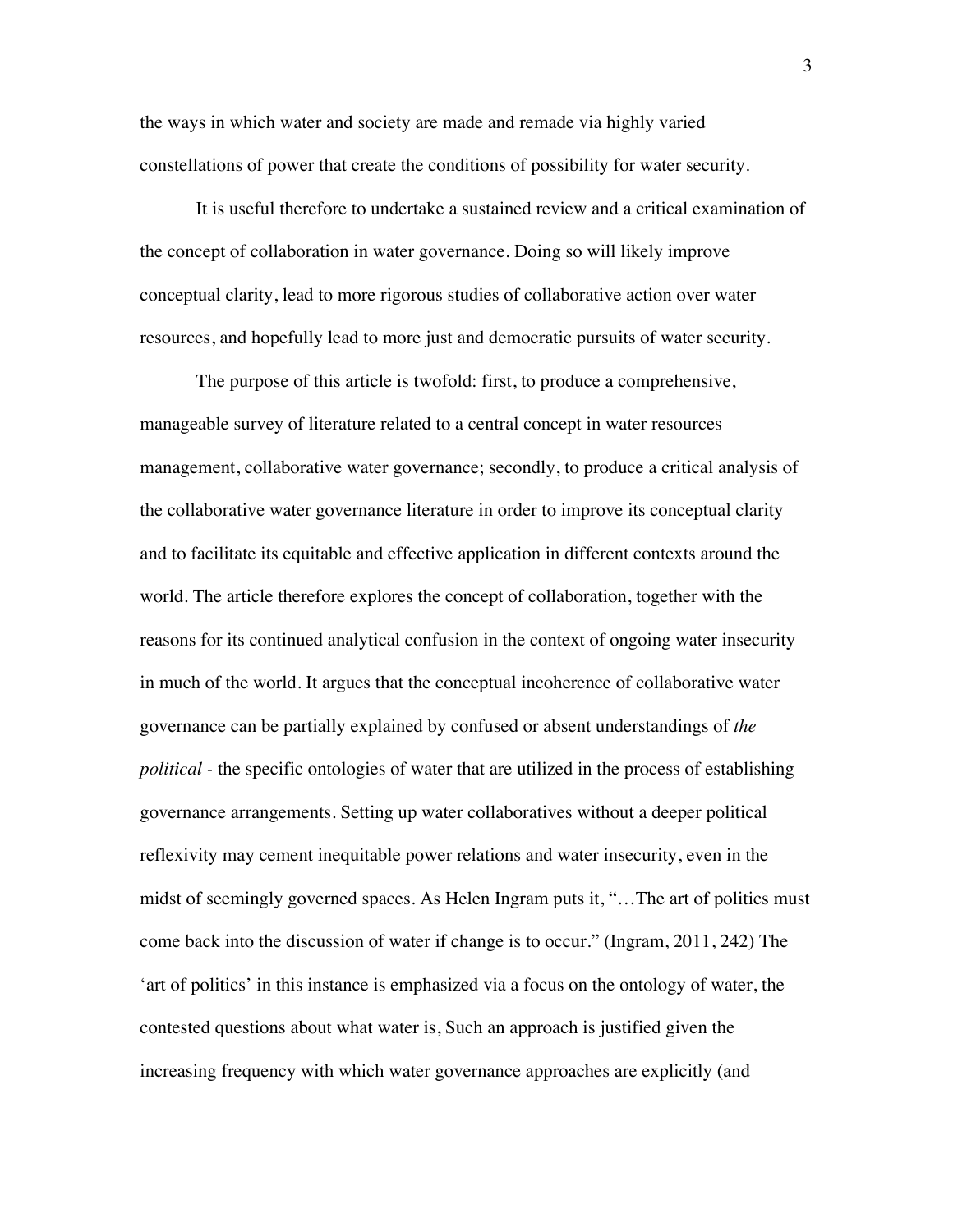implicitly) defined as "collaborative" by scholars and practitioners. A scholarly inquiry is needed that examines how the political interacts with the various definitions, methods, scales, and institutional arrangements that exist under the broad rubric of "collaborative water governance."

The first section of the article details the current state of collaborative water governance research. It consults a broad range of literature to detail the varying scales, scopes, definitions, and meta-theoretical approaches to collaborative water governance. It shows how the concept of collaborative governance is often expressed in different ways across and within disciplines. The identification of the multiple frames of collaborative water governance offers scholars and practitioners insight into both the possibilities and limitations of the concept. The second section of the article interrogates the ontology of water as a hydrosocial process. It illustrates the ways in which water is understood as something to be 'governed' according to identified collaborative arrangements. It also provides some insight into the constitutive role that ontologies of water play in determining the characteristics and strength of these collaborative arrangements. This particular insight presents an argument in favour of viewing collaborative governance less as a systematic blueprint with specific characteristics, and more as an inherently political and processual form of action, that may or may not achieve sustainable water management. Collaboration is much more than devolved decision making; it includes a wide array of material and communicative processes that reflect highly contested political spaces. The final section explores how collaborative water governance relies upon an unquestioned singular ontology of "modern water," which is reflected in the quest for "jointness" in governance.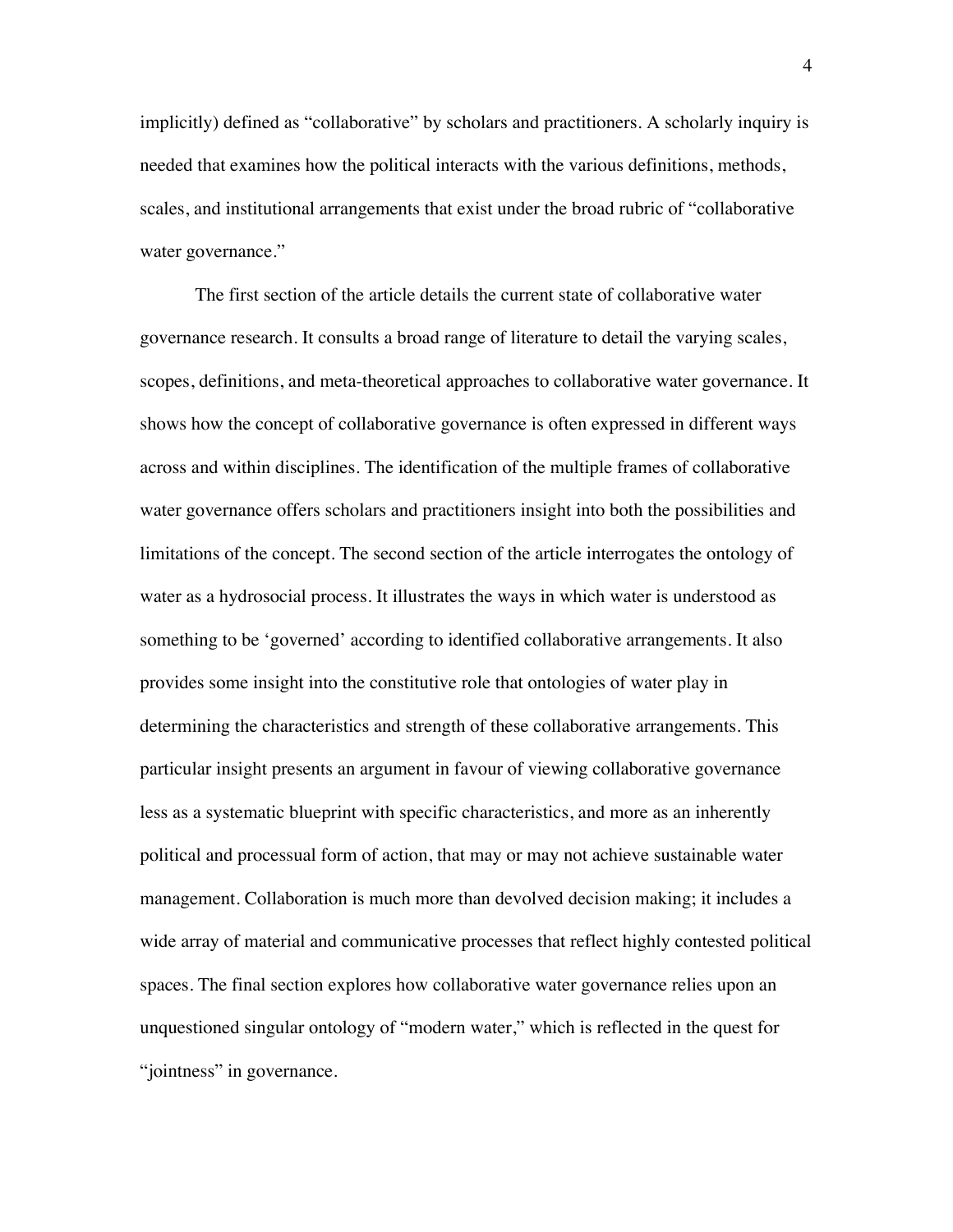#### **Collaborative water governance: A review**

It is difficult, if not impossible, to acquire a fully formed picture of a conceptual frame through literature reviews. They are by their very nature elastic and ill fitted to systematic ordering. In particular, it is difficult to gain a firm handle on the disparate ways in which collaborative governance is invoked across a range of disciplines, subdisciplines, policy documents, and official government reports. Beyond the difficulty of traversing a wide array of literature, there are also struggles in accurately defining the parameters of "collaborative water governance."

It is debatable whether it is possible to accurately identify the literature that relies upon an understanding of "collaborative water governance." This speaks to larger questions about the concept of collaborative governance itself – how it is defined, how it is used, and whether it even represents a definable approach, sufficiently separate from other governance constellations such as nexus approaches (Benson, Gain, and Rouillard, 2015), adaptive governance (Huitema et al, 2009; Zeitoun, 2007), cooperative governance (Tapscott, 2000), Grass Roots Ecosystem Management (Weber, 2003), polycentric governance (Skelcher, 2005), type two partnerships (Stewart and Gray, 2009) co-governance (Dodson, 2014; Tsujinaka, Ahmed, and Kobashi, 2013), reflexive governance (Voß and Bornemann, 2011), nodal governance (Holley, Gunningham, and Shearing 2011), multi-actor environmental governance (Newell, Pattberg, and Schroeder, 2012; Stewart and Gray, 2009), multiscalar governance (Morrisson, 2008), etc.

A brief literature review reveals that the academic literature examining collaborative water governance has been increasing. A search of the Web of Science database using the keywords "collaborative water governance" revealed a total of 157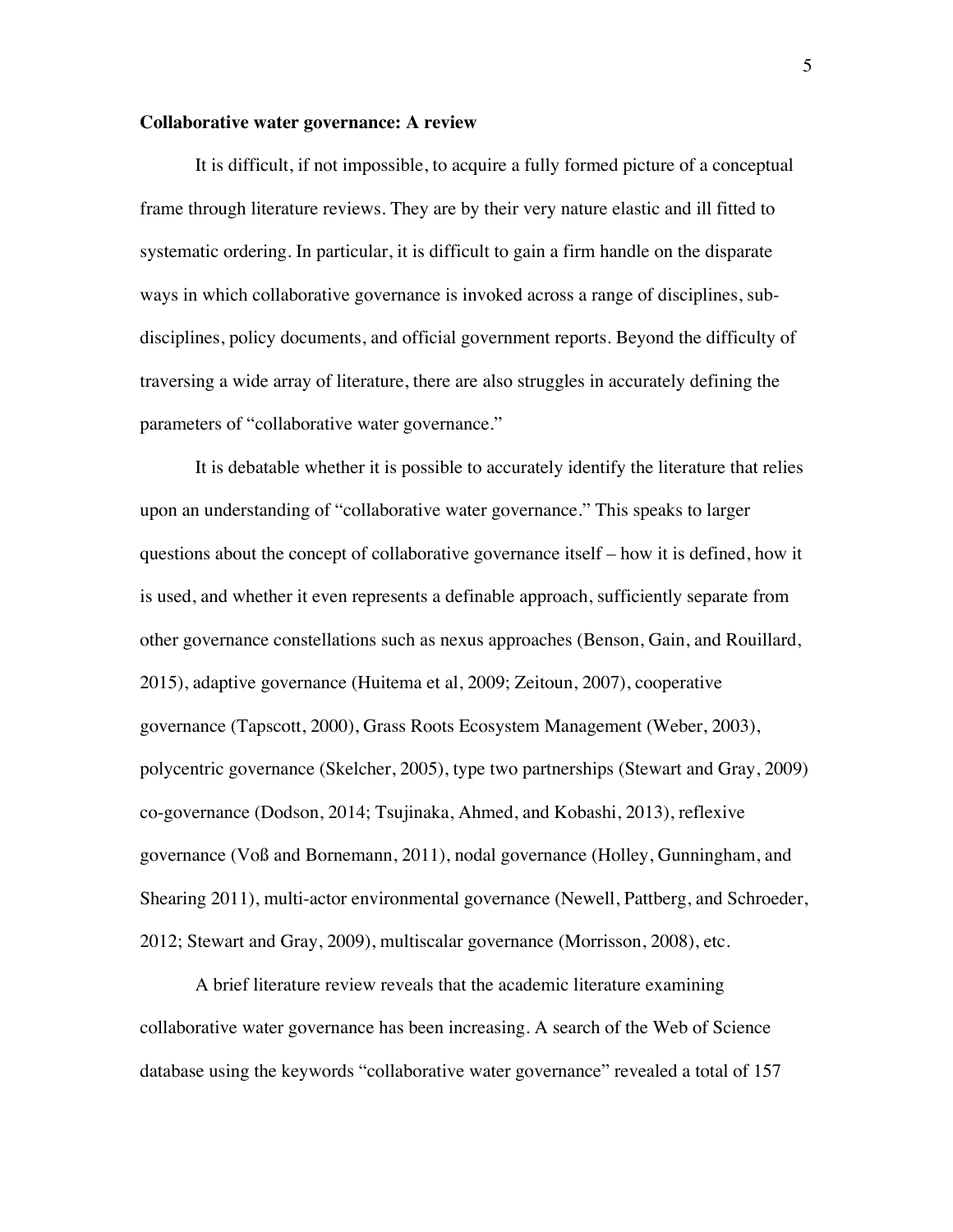articles published between 1999-2015. The last five years show a marked increase in the number of articles on collaborative water governance. 81% (128/157) of all collaborative water governance articles were published between 2009-2015. <sup>2</sup> Similar findings can also be observed with related concepts, including "collaborative watershed management," "multilevel water governance," "adaptive water governance," "polycentric water governance." Only adaptive water governance has attracted more recent attention than collaborative water governance, with 339 articles being produced since 1999, 88% of them since 2009.

The results also indicate that articles dealing with collaborative water governance have arisen from a variety of disciplines. The majority of articles (59%) are listed as environmental sciences ecology, but all told, fifteen research areas are represented, including public administration, geography, engineering, geology, and business economics. Surprisingly, there remains a dearth of literature from political science on the subject, though this may be partially explained by the limitations of the Web of Science Database, which is lacking overall in its representation of social science literature.

The overall picture that emerges is that collaborative water governance has attracted increasing amounts of scholarly attention and that this attention is concentrated heavily in environmental science but has also spread out to include a variety of disciplines. The disparate range of studies has led to some conceptual confusion including the use of multiple definitions and shifting scales of study (McNamara, 2012). In a sense this reflects a growing interest that should be encouraging, and epistemological

 

<sup>&</sup>lt;sup>2</sup> Similar trends can also be observed using other databases. Google Scholar lists 148 articles published between 1999-2015, with 93% of them being published between 2009-2015. In 2015, 27 articles alone deal with collaborative water governance. Evidently, collaborative water governance has generated increased interest among academics, a trend that is indicative of the salience of the concept to ongoing approaches to managing water resources.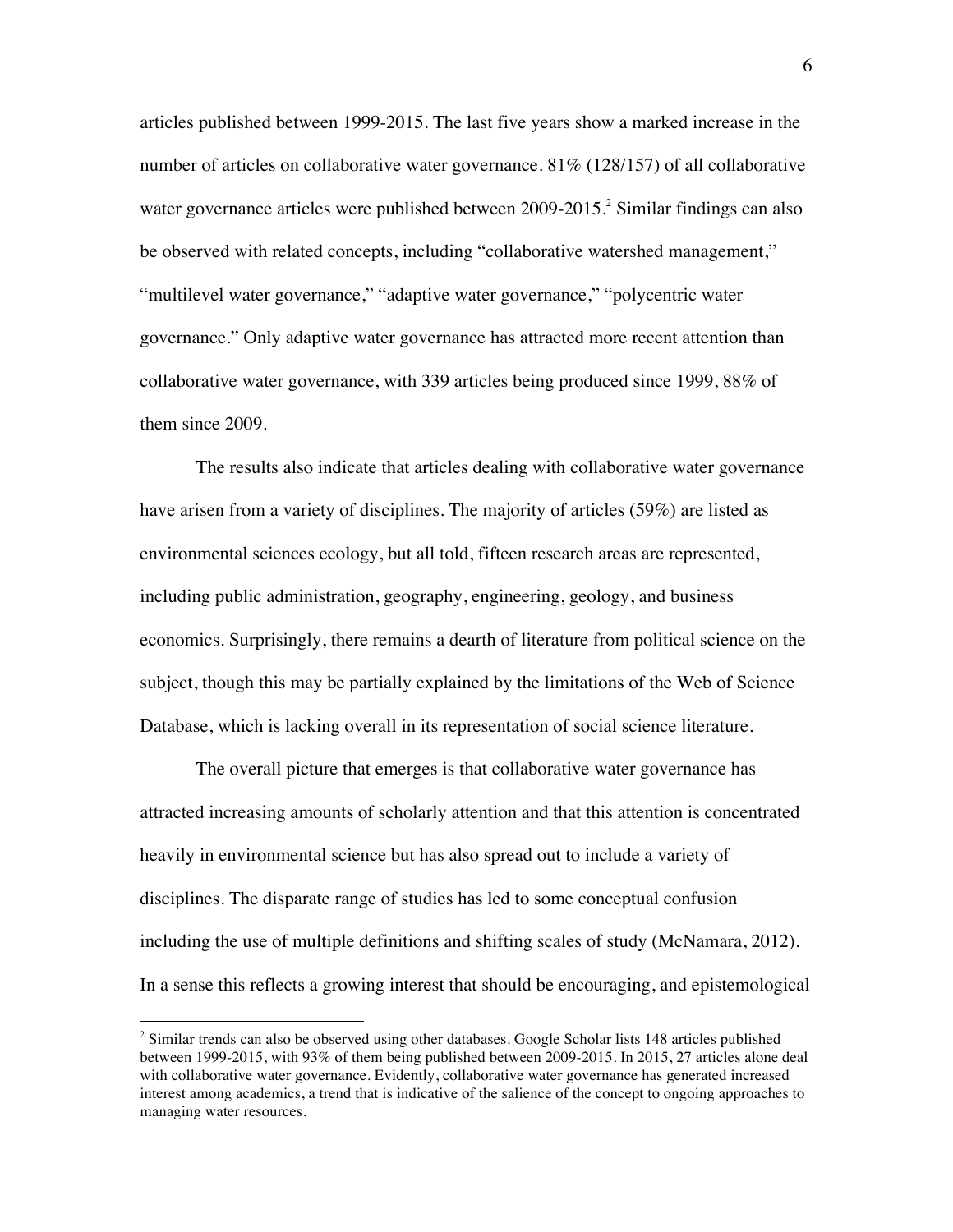diversity should not be problematic on its own. That said, one gets the sense that the existing range of literature is suffering from the effects of its own incoherence and incongruity. The rest of this section will review the emergence of collaborative water governance as an evolving concept, paying special attention to the competing frames of understanding.

#### **Defining Collaborative Water Governance**

How one defines collaborative water governance is important. Definitions reflect implicit ontological assumptions and therefore set the limits for coherent analysis. They are crucial in theory-building. This section examines the constituent parts of collaborative water governance.

Collaboration is now seen as an imperative within public organizations. (O'Leary and Blomgren 2009). The central components of collaboration - inclusivity, holism, and representation - are meant to incorporate multiactor options, views, and resources to combatting collective action problems. These stand in contrast to other governance approaches that emphasize command and control, top-down, and managerial styles (Sabatier, Weible, and Ficker, 2005; Leach 2011). Indeed, collaboration reflects a turn away from other forms of interorganizational activity such as market-based interaction and hierarchical control, which can often be ineffective in resolving the complex shared problems of water management.

The "collaborative turn" in water governance emphasizes values of bargaining, negotiation, and compromise (Imperial 2005, 286). For its proponents, these political values can produce policy tools that address water impacts in a cost-effective way.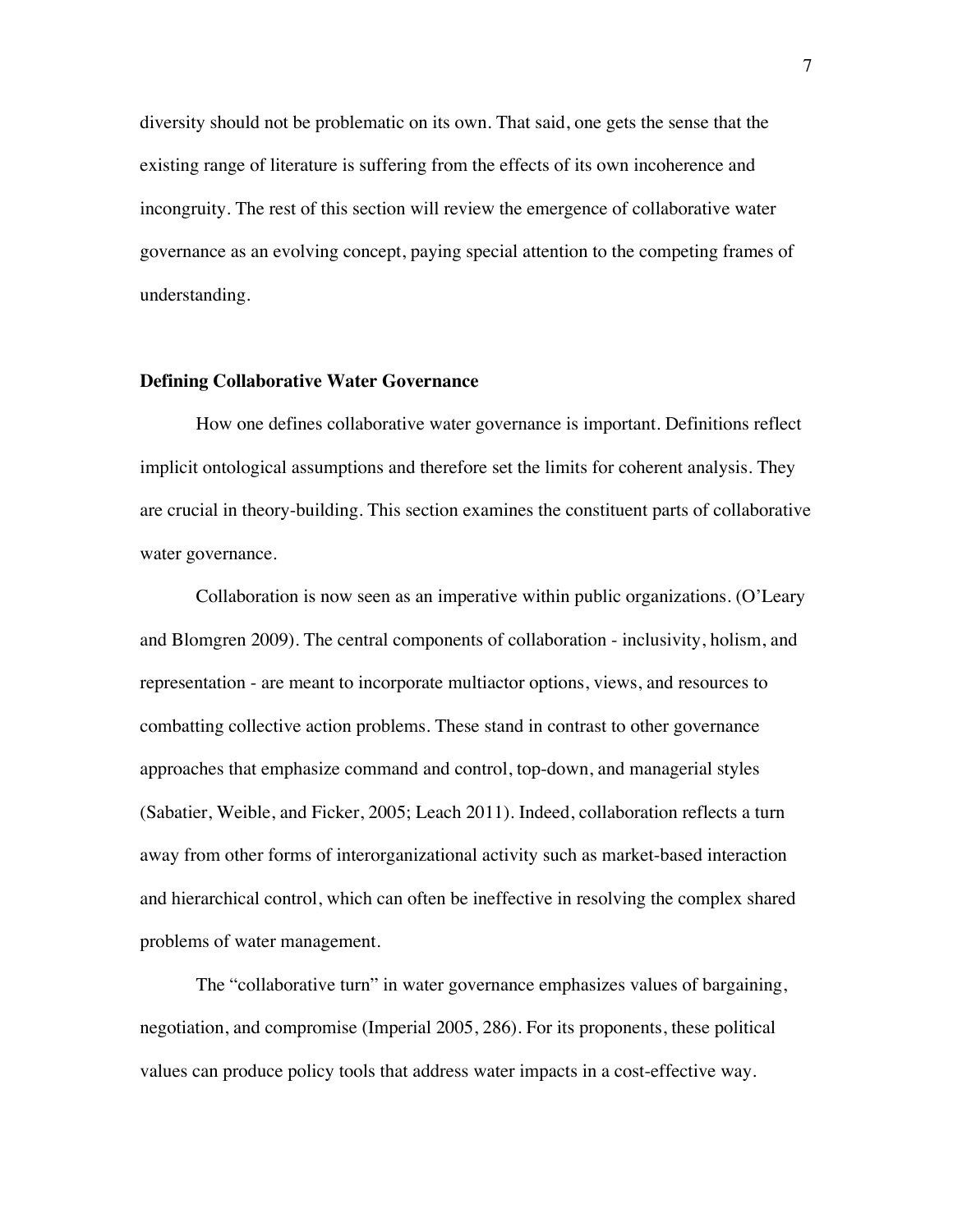(Muñoz-Erickson et al 2010). According to Von de Porten and de Loë (2013), collaboration is responsible for: contributing to more effective resolution of conflicts; reflecting an increasingly networked society; improving stakeholder relations; addressing multifaceted problems; and responding to the deficiencies of approaches that focus on centralized government control and technical knowledge. (p. 151). It also represents the continued acknowledgment that economic development and environmental stewardship are not inherently conflictual goals.

Watersheds rarely follow political borders and even when they do, the actors involved often hold different and competing interests. These interests may be suppressed or subsumed under central control in some instances but it is increasingly acknowledged that doing so rarely succeeds in sustainably managing water resources in the long term. Thus, conventional govenance approaches in which each managing agency implements policies based upon their legally prescribed mandate, often with little meaningful input from outside stakeholders, has given way to more collaborative approaches. These approaches are broadly conceived but are generally based upon bottom-up applications of negotiation, compromise, problem solving, and sustained interaction between public governing bodies (of varying scale) and non-governmental actors. This interaction is intended to better marry the social and ecological needs of the defined watershed.

Despite collaboration often being invoked as a new, necessary component of modern governance, the concept and its associated processes remain poorly understood. Huxham (2000) writes, "there appears to be no consistency between practitioners or authors…so the terminology remains confusing." (p. 339) Beyond the inconsistencies in the applications of the term, studies in collaborative governance have been also produced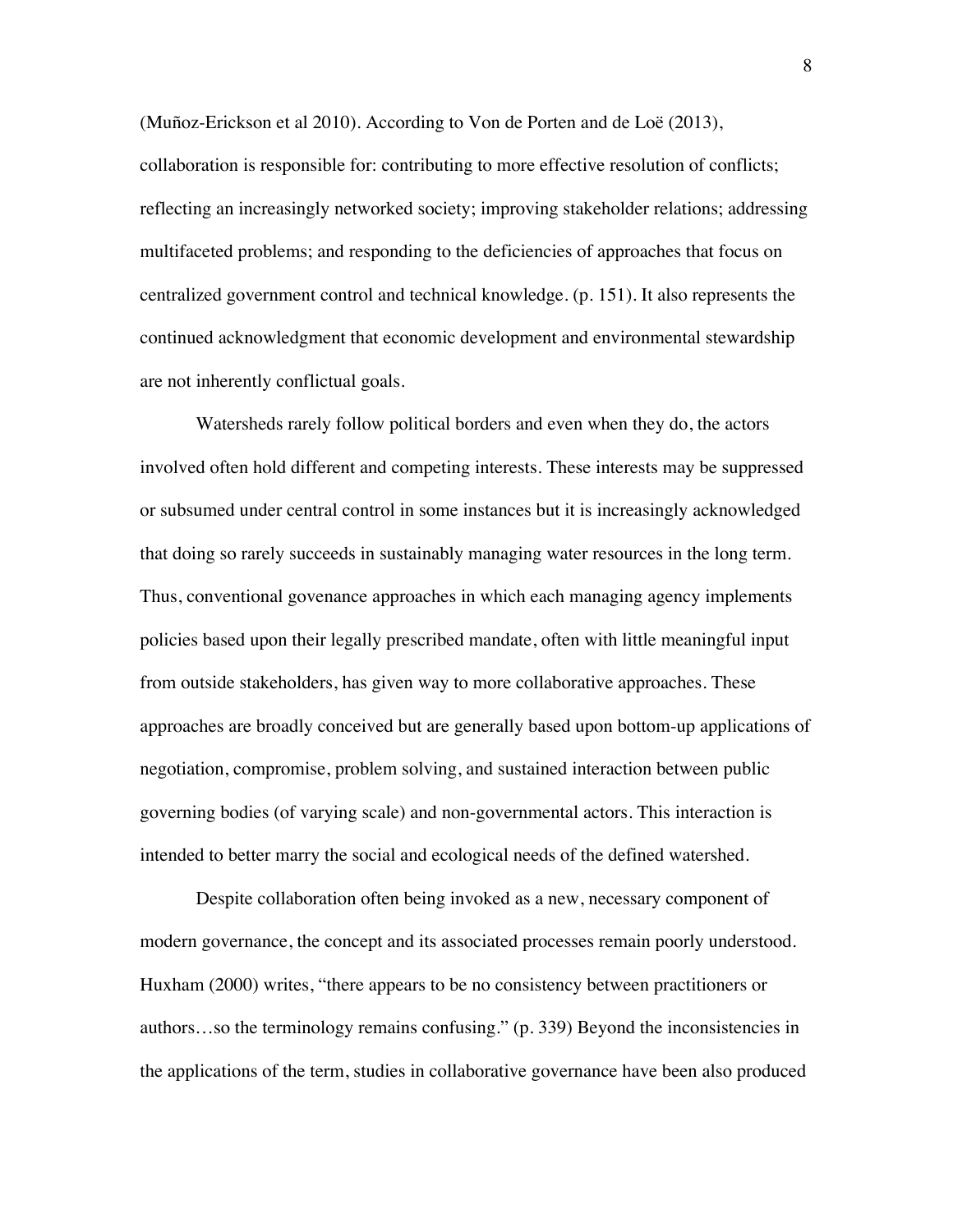that either fail to provide any attention at all to its definition (Jin, 2013), or that ignore the properties of collaboration that exist across different and similar sectors (Wondolleck and Yaffee, 2000).

Collaborative governance is defined by Chris Huxham (2000) simply as, "governance that involves people in working relationships with those in other organizations." (p. 339) Chris Ansell and Alison Gash evaluated the various forms of collaborative governance that stretched across policy sectors and developed a more formal definition and model. They describe collaborative governance as,

A governing arrangement where one or more public agencies directly engage nonstate stakeholders in a collective decision-making process that is formal, consensus-oriented, and deliberative and that aims to make or implement public policy or manage public programs or assets. (Ansell and Gash, 2007, 544)

Ansell and Gash's definition sought to overcome previous iterations of the concept that were more expansive and therefore lacked utility. By restricting their definition, they meant to increase the comparability between different cases and avoid some of the pitfalls associated with segmenting different forms of collaboration. By also taking stock of the existing literature and pursuing a strategy of "successive approximation" they developed a model of collaborative governance that reflected the iterative processes involved in pursuing complex collective outcomes negotiated by a variety of different stakeholders. Ansell and Gash's approach has been criticized as being too restrictive and reflective of the tendency among collaborative governance scholars to rely upon amorphous definitions and inconsistent applications. (Emerson, Nabatchi, and Balogh, 2011, pp. 1-2) The view taken here is that collaborative approaches to governance are better understood less as strict blueprints, and more as general strategies that can be used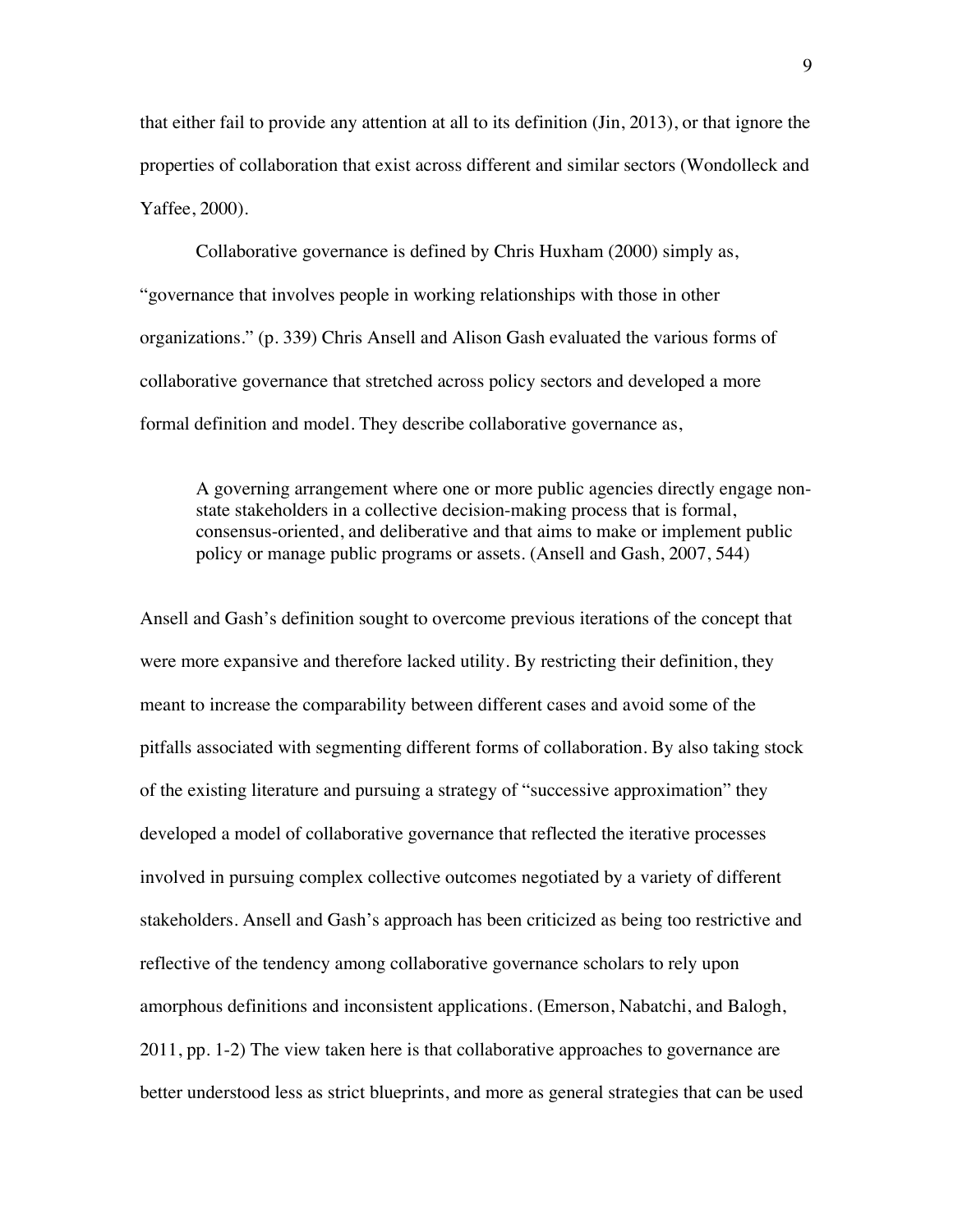to help solve complex sets of interrelated processes. (Sabatier et al, 2005, p. 6). Specific characteristics may differ across regions and cases but the general components of collaborative governance remain in place. According to Sabatier et al, these components include bottom-up processes such as face-to-face negotiations and information exchange among a variety of interested governmental and non-governmental stakeholders with relatively consensual decision rules. (Sabatier et al, 2005, p. 4)

Water governance has been characterized as "perhaps the most important topic in the water community in the twenty-first century." (Lautze, de Silva, Giordano, and Sanford, 2014, p. 25) Given the unique problems related to ensuring access for human, commercial, and ecological needs, water presents a particularly wicked problem. As Ostrom et al have noted, once water is organized as a common-pool resource, it connects people socially, economically, politically, and ecologically. (Ostrom, 1999) Any action within a common pool affects all those sharing the resource, and as a result governance becomes distributed across space and time. The state, being the primary political unit in the contemporary Westphalian system tends to sequester the majority of the rights to the resource, designating it as state property, with a small portion being generally left as private property. The state then becomes primarily responsible for controlling the resource and distributing it so that it contributes to the national advantage (Rogers and Hall, 2002).

However, this conventional system of common-pool water governance is undergoing considerable transformation. Formal, semi-formal, and informal governance networks are emerging in both developed and developing nations to further complicate the use and distribution of common-pool resources. Given the incongruence between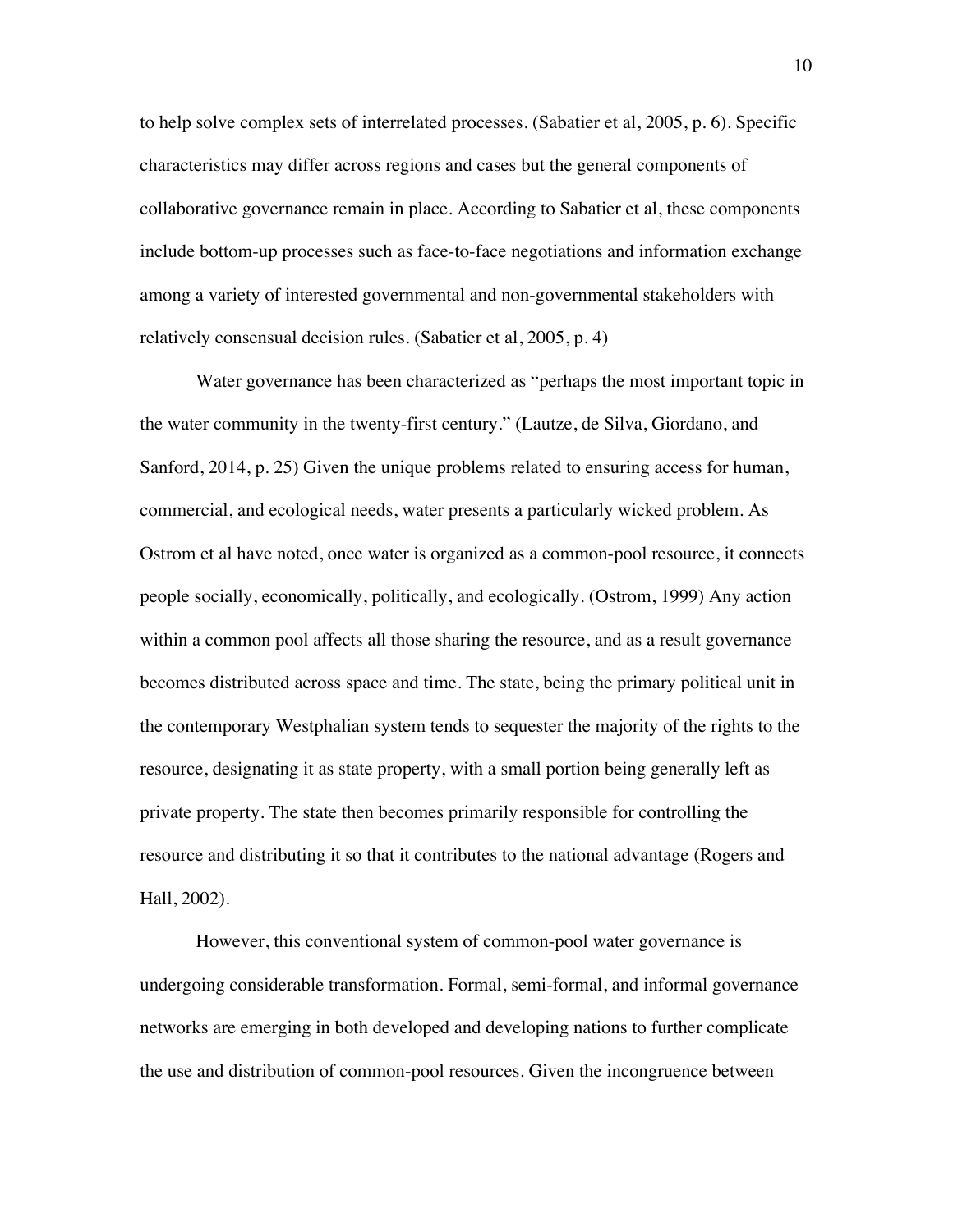hydro-political boundaries and the increasing reorientation of the state away from its position as a central governing authority of environmental (and other) resources, it is not surprising that more complex governing systems involving multiple actors at varying scales has emerged. These water governance systems are often comprised of various government departments (from state-level down to the municipal and tribal authorities), businesses, NGOs, and academic institutions.

The relationship amongst these actors within complex governing systems can be categorized in a number of ways from adversarial to collaborative, but often exhibit characteristics of multiple elements. However, the growth of collaborative forms of water governance should be seen as reflective of an increasing awareness amongst water users that the joint benefits accrued through use-restrictions that are effectively governed will outweigh the associated costs. (Ostrom, 2009) In other words, when it is perceived that the expected benefits of managing shared water resources exceed the costs of investing in rule and norm based restrictions, then it is likely for collaborative governance regimes to emerge. The types of governance systems that have built-in mechanisms of inclusion, trust and communication are seen as better positioned to keep their promises and distribute the costs and benefits in a fair and efficient manner. In this way collaboration between shared water users can is meant to mitigate the tendencies of individuals in a common pool resource regime to focus on their own benefits and costs at the expense of the total benefits and costs for a group. As Ostrom et al (1999) noted, "Participants are more likely to adopt effective rules in macro-regimes that facilitate their efforts than in regimes that ignore resource problems entirely or that presume that central authorities must make all decisions." (p. 280)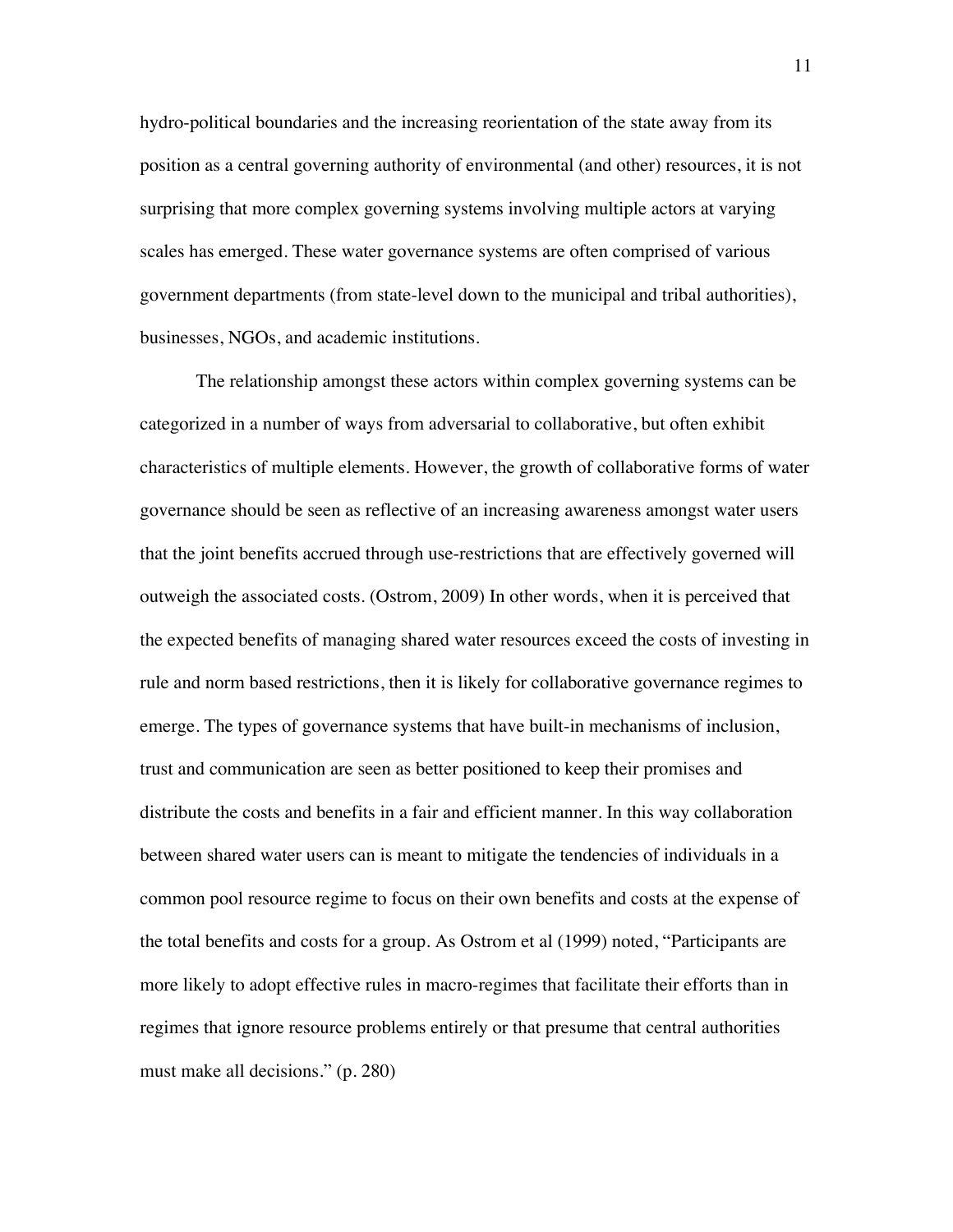#### **Knowing Collaborative Water Governance**

While there is a broad agreement forming that joint management within water governance systems offers robust opportunities for effectively responding to the growing crises of water quality and quantity, deep questions remain. It is far less clear exactly what collaborative water governance refers to, how it is operationalized, how its success might be measured, and the ways in which the political intersects with the concept. Indeed, the literature on collaborative water governance indicates discrepancies remain over its definition, its distinction from other forms of water governance, the appropriate scales of analysis, and the roles of individual actors within both formal and informal governance arrangements. Of course, these types of differences should be expected of those engaged in the literature. Yet, there is a disconcerting tendency to uncritically label disparate processes and institutional arrangements as examples of "collaborative governance." In many respects, the growth of collaborative governance as a paradigm is reminiscent of the shift from integrated water resources management to (in capitals) Integrated Water Resources Management (IWRM) (Giordano and Shah 2014). Through its continued conceptual fuzziness and the 'boxing in' of alternative frameworks, many proponents of CWG are unwittingly reestablishing a problematic faith in apolitical water ontologies that can be mapped onto almost all water governance problems.

For collaborative governance to evolve into a truly significant paradigm around which to structure to watershed management, it is not sufficient to simply produce an agreed-upon definition or framework; some effort must be made to confront the politics at its heart. The fragmented and competing nature that characterizes so much of the literature is amplified by the conceptual silence surrounding the politics that lie at the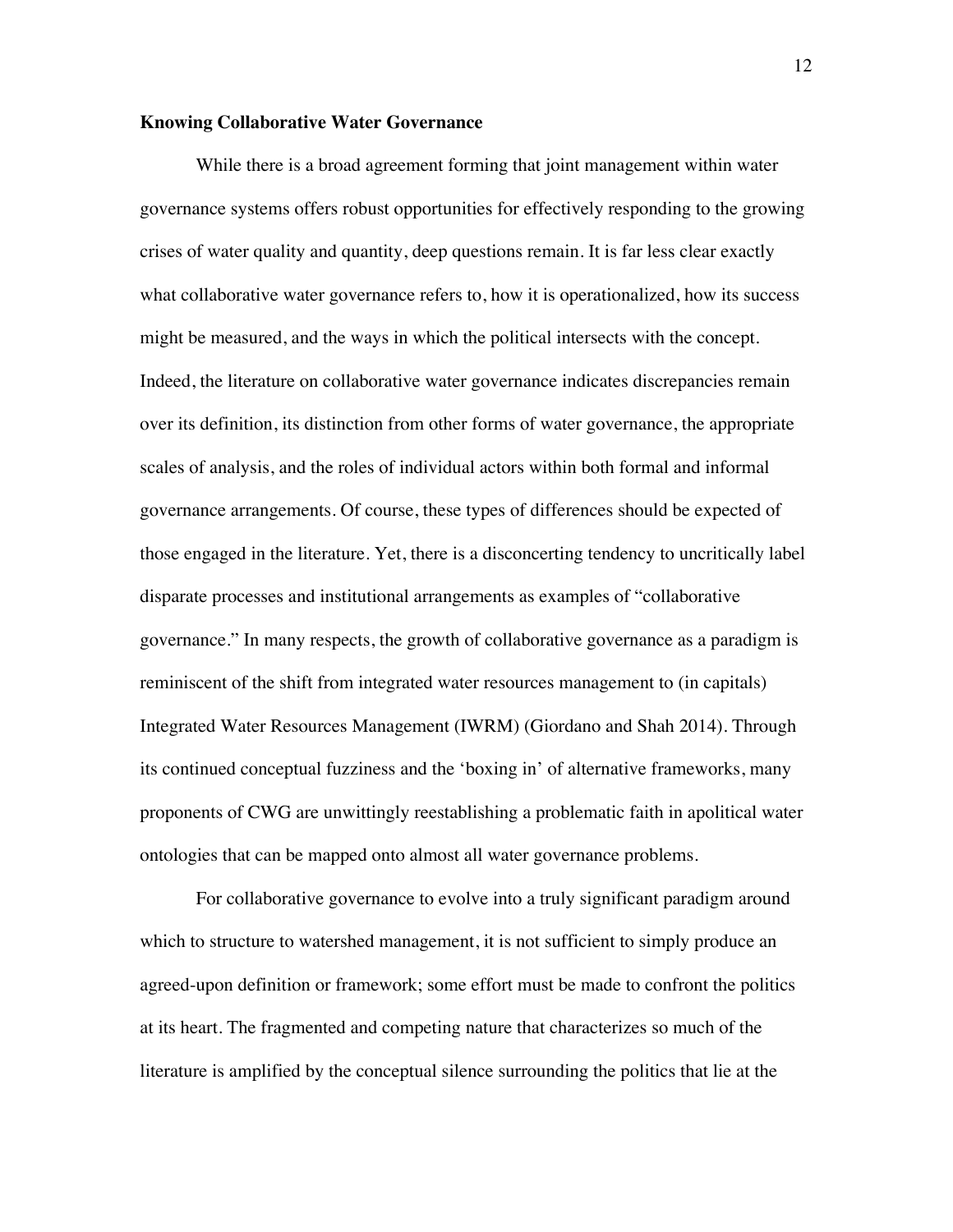heart of collaborative water governance. This is not to suggest that there needs to be a struggle for uniformity within the literature. But the avoidance of direct engagement with the political nature of collaborative governance may be partially responsible for the tendency within the literature to focus on smaller, more parochial concerns including planning strategies (Margerum, 2011); outcomes (Rogers and Weber, 2010); and local knowledge production (Taylor and de Loë, 2012; Taylor, de Loë and Bjornlund, 2012). Of course these are important additions to a burgeoning literature. However, there is a clear need to buttress these studies with deep reflections on how the concept of the political flows throughout collaborative water governance regimes. What follows then is a critical assessment of the concept of collaborative water governance as it currently stands with a particular focus on bringing forth the political nature of the term and the various processes that characterize it.

#### **Bringing the 'political' into collaborative water governance:**

The recent uptake in faith towards collaborative water governance is not a neutral or natural phenomenon but reflects a complex web of interests, ideologies, and power. As Molle points out (2008, p. 147), "nirvana" concepts and models (like collaborative water governance and IWRM), "are rarely neutral and embody causal assumptions about how societies work and normative beliefs about how they should work, as well as conceptions about international relations, governance, or how to exercise power." The overwhelming focus of the collaborative water governance literature has lacked the critical selfawareness to question the importance of the politics of embedded reality. In other words, collaborative water governance as it stands now relies upon unexamined assumptions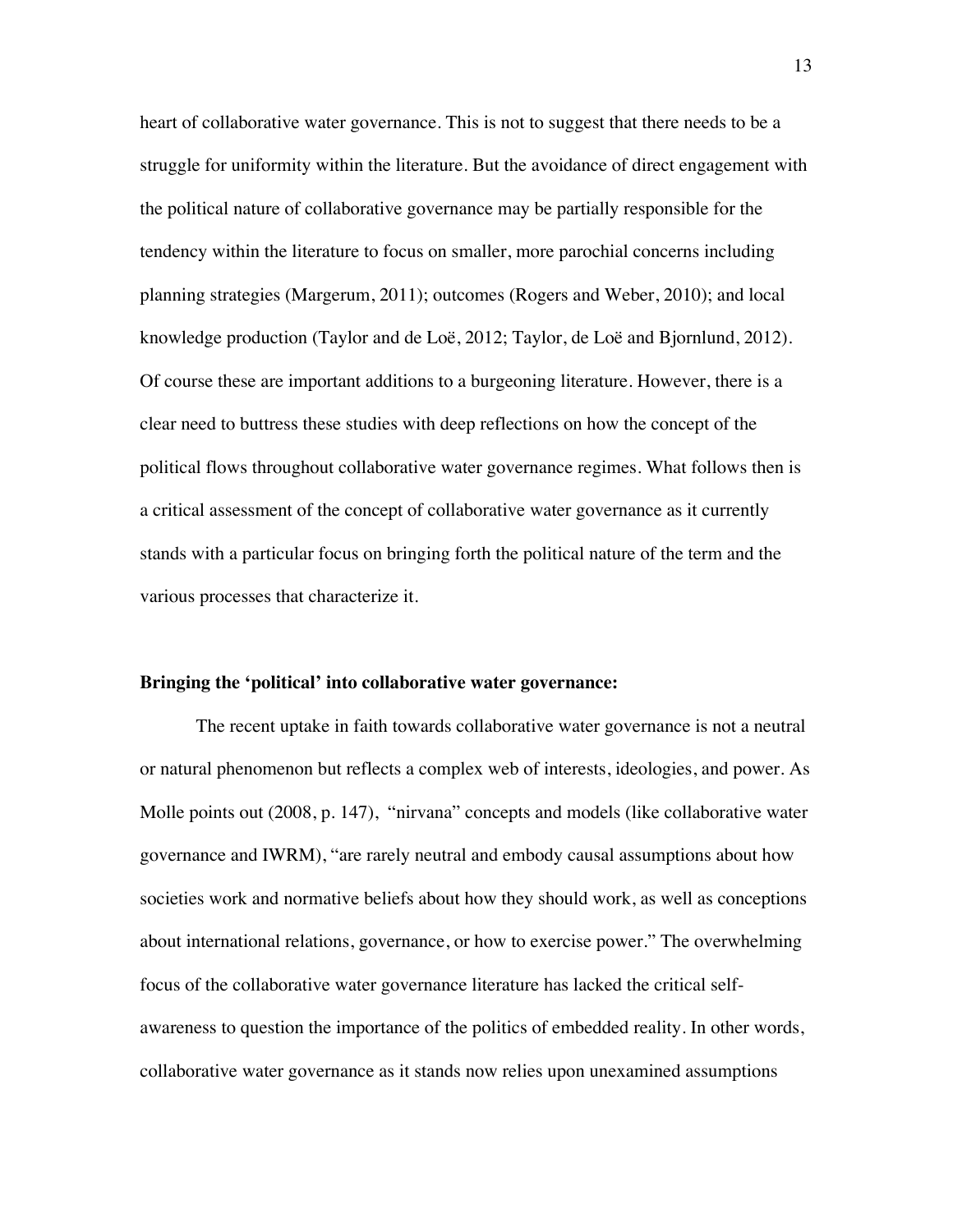about the ways in which power and governmentality work to produce and reflect social relations over water, even within such a seemingly benign and avowedly progressive approach. The effects of this are far from negligent, as they work to condition the understandings and discourses of water.

It should be mentioned that studies that focus on variety of instrumentalist concerns - the various processes of collaboration, which collaboratives succeed or fail, the recommended operational guidelines for public managers to follow, etc. - serve certain influential functions related to the design and implementation of water governance institutions. They also reflect deeply political processes and they create political outcomes. To bypass critical interrogation of the concept of the political embedded in such collaborative processes risks the continued promotion of managerialist and regulatory approaches that often reflect and reproduce existing social relations and structures. The danger is that they also fail to properly account for how water security and our attempts to manage it reflect "socionatural interactions and multiple forms of contestation." (Rossotto loris, 2014) Collaborative water governance may appeal as a type of holistic response to water degradation, and it may indeed offer useful strategies for overcoming barriers to integrated, cooperative water management. But without recognition of the deeply political processes at its heart it is likely to remain wedded to flawed and skeletal solutions that do little to transform human impacts on insecure water resources.

There are a number of ways that the political nature of water can be expressed. One prominent way comes from the concept of the hydrosocial. As Schmidt (2014) explains, the hydrosocial has multiple connotations. One view, (Turton et al, 2000;

14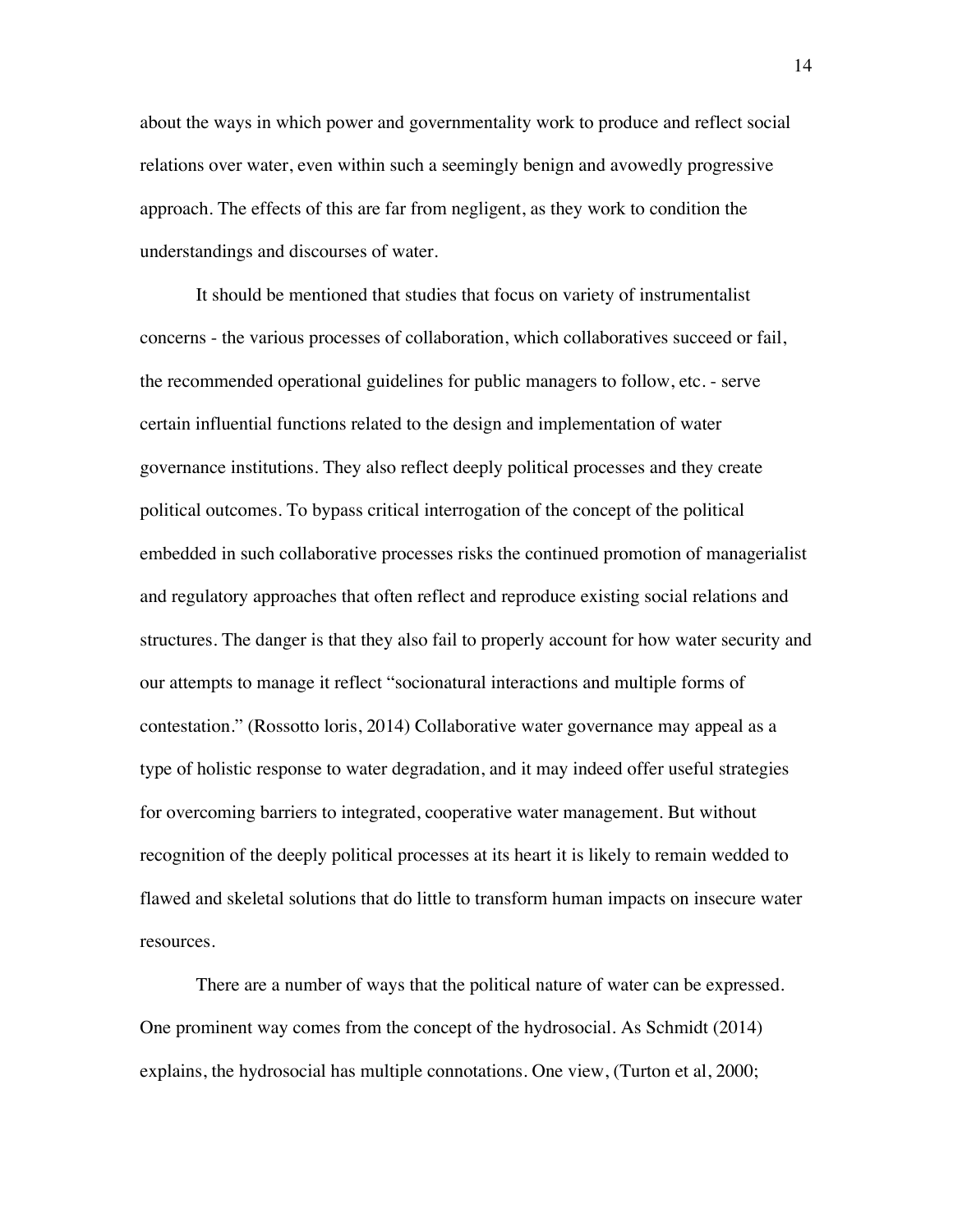Turton and Meissner, 2003), characterizes it as an unwritten "contract," in both Hobbesian and Lockean forms. The contract is enacted when individuals are unable to fulfill their personal water needs. This enables centralized governments to assume this responsibility and thus develop the institutional and engineering architecture needed to fulfill the public desire for adequate water supply and environmental sustainability. This view emphasizes the role of sovereignty and embedded norms of governance in placing water within a specific social-political space.

Another view characterizes the hydrosocial from critical-ecological perspectives. According to this interpretation, the hydrosocial counteracts the material framings of water, including the hydrologic cycle, which is the dominant means of representing water flows. In contrast to the material frames, which separate water from its social relations, the hydrosocial emphasizes the ways water "is made known and the power relations that are embedded in hydrosocial change." (Linton and Budds, 2013) Focusing on the hydrosocial reveals how society shapes, and is shaped by water, materially and discursively. It "describes the process by which flows of water reflect human affairs and human affairs are enlivened by water." (Linton, 2010, p. 68) This version of the hydrosocial is explicit in denying the pure physical materiality of water; water is not simply  $H<sub>2</sub>O$ , but moves through multiple spaces and takes multiple forms. In other words, "the materiality of water exceeds its physical properties." (Bear and Bull, 2011, p. 2263) The pivotal point here is that water is an actant; it has an active, dynamic role in shaping social relations, while at the same time expressing and embedding those same social relations. From this perspective, collaborative water governance, like all forms of water governance, both creates and reflects contestations over the ontology of water.

15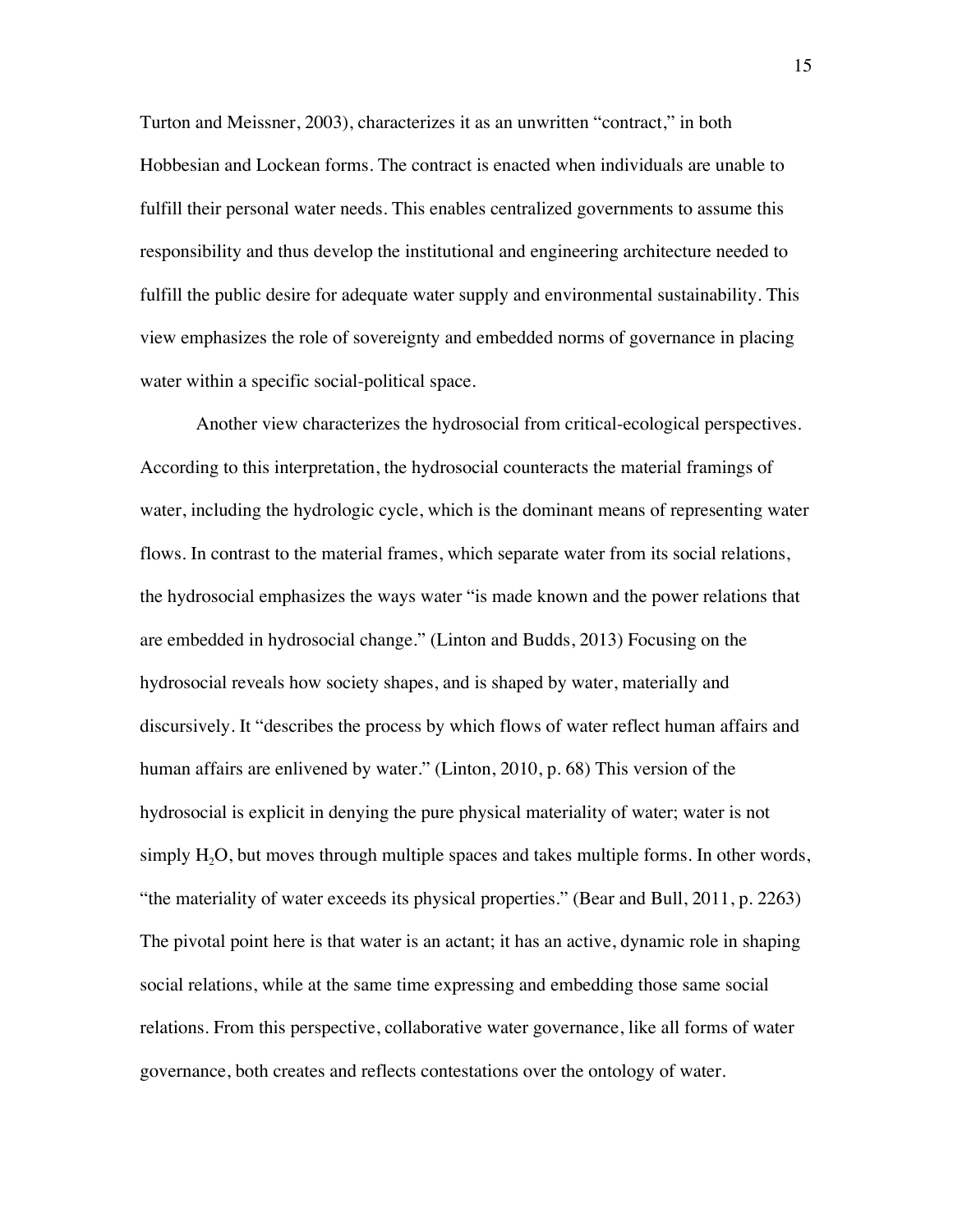Various academics have accentuated different ways in which the sociality of water is expressed in different settings. Swyngedouw (1999) has excavated the central role of water politics and engineering in Spain's modernization process as part of the broader socionatural production of Spanish society. Walker et al (2011) have looked at floods as "more-than-water," existing as socio-natural-technical assemblages. According to their analysis the materiality of water, in the form of floods, interacts with fuzzy and socially complex spaces to open up and contest its boundaries. Linton and Budds (2013) detail a relational-dialectical vision of the hydrosocial cycle that acknowledges the presence of different waters in different social assemblages, demonstrating how water and society make and remake each other over space and time. Bouleau (2013), using the different management practices of the Seine and Rhône rivers as case studies, has shown that the concept of the hydrosocial "highlights the material and ideological circumstances that allowed some water scientists and managers to produce water-related concepts and categories that they later heralded as universal." (p. 2) These, and many other academic studies, point to the co-production of science and social order through the ontological question of what water is.

Perhaps unsurprisingly, the ontological question of water has not been addressed in the collaborative water governance literature. Such discussions are not for everybody! The overall absence however remains a significant oversight given how important it is in establishing a credible understanding of how water governance is imagined, understood and performed. Interacting with the ontology of water – by asking what water is – allows for a deeper interrogation of its inherent sociality and for a better understanding how collaborative water governance becomes predominantly framed in technical, apolitical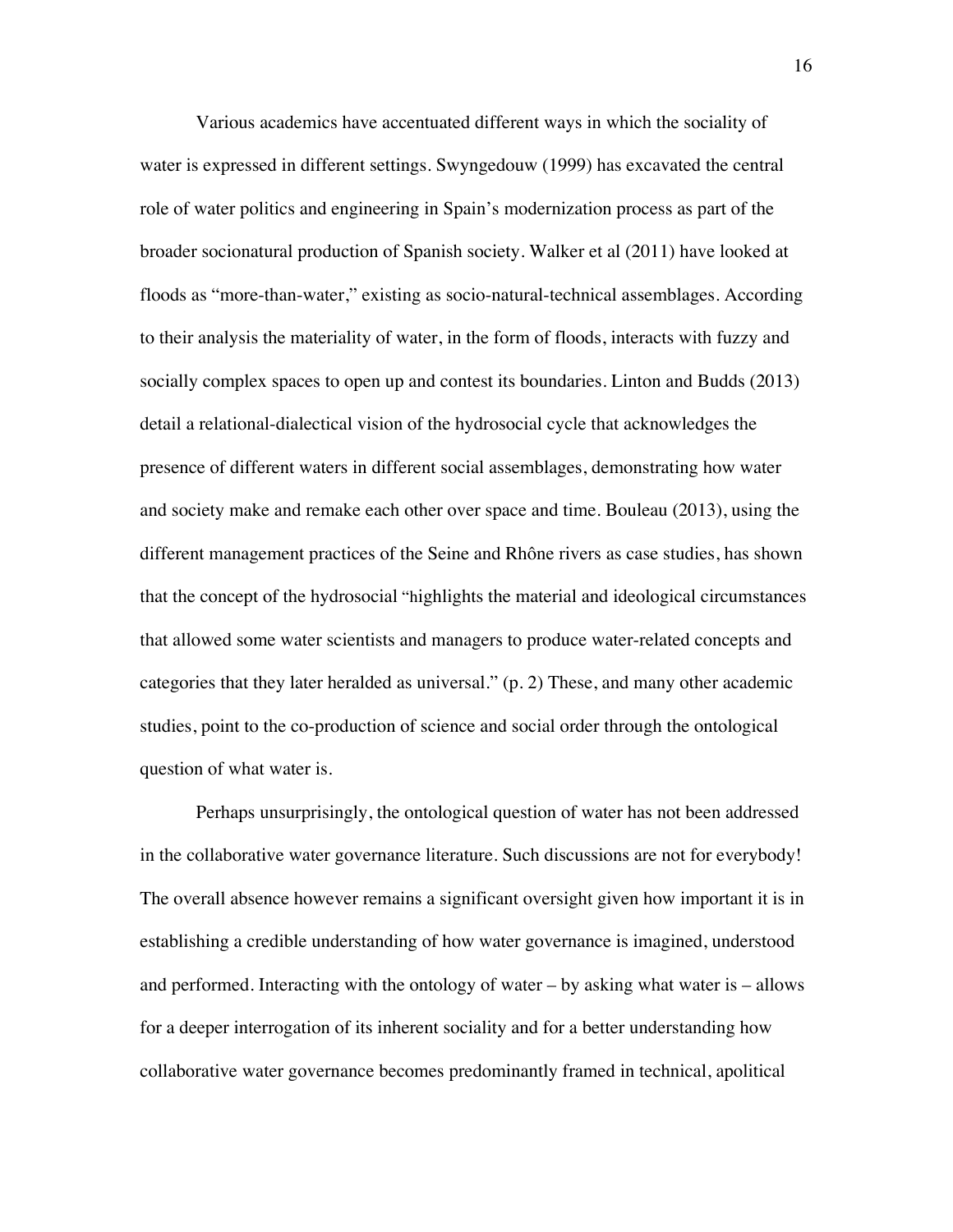terms. The ontological foundations that produce modern understandings of water function to facilitate specific governance constellations, which in turn produce and reify modern belief in water. In other words – water and water-governance co-determine each other.

Indeed, a growing body of literature examines the thoroughly modern relationship between water and society (Strang, 2004; Kaika, 2005; Budds, 2009; Sywngedouw, 2009; Bakker, 2012) As Jamie Linton (2010) has argued, water is a process rather than a thing: it is what we make of it. By imagining it in such a way, water governance becomes less of an outside force imposed by human actors onto a fixed material resource; it is part of the construction of water itself. This means that collaborative water governance must be viewed as part of the broader construction of "modern water." Linton (2010) characterizes modern water as a "hegemonic construction' that divorces water from the social and ecological worlds and presents it as a knowable, natural biogeochemical fact. (p.11) By conceiving water and society as fundamentally distinct then it is possible to imagine manipulating water without social consequences. (Linton, 2014) The effects of this are the privileged advancement of ideas of water as something intellectually and practically abstract and therefore as something to be technically controlled, and expertly managed. The interventions by government, increasingly defined by "collaboration" with other sectors, and premised upon data generated by epistemic communities of accepted water experts, are responsible and reflective (i.e. co-constitutive) of modern values of water.

Collaborative water governance, despite its varied definitions and forms of practice demonstrates, reinforces, and disciplines modern understandings of water. Collaboration, now touted as one of the primary pathways to pursue water security is, by

17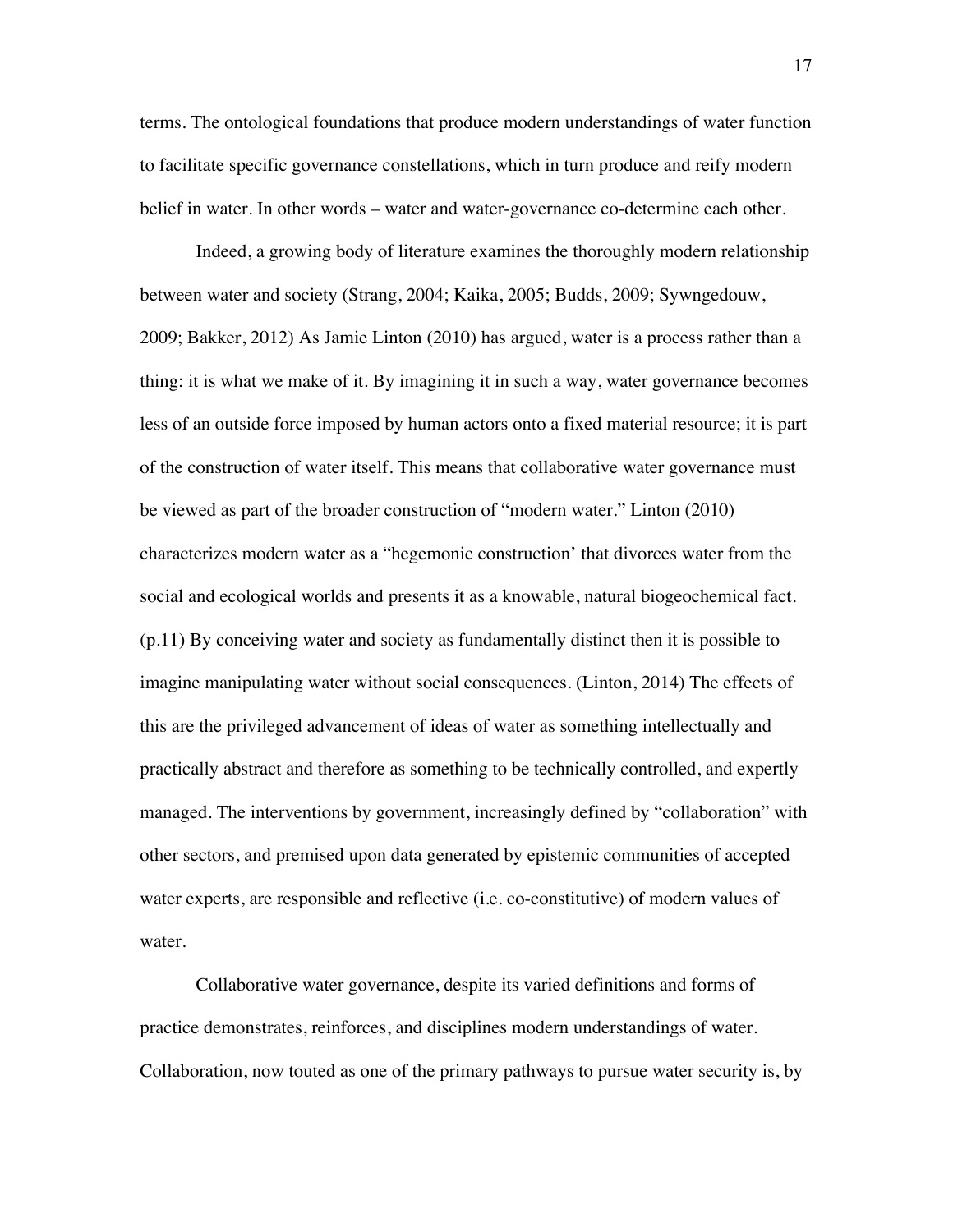virtue of its apolitical tendencies, bound to an understanding of water as a fixed material resource that requires measurement, coordination, and integration.

For collaboration to occur there needs in the first instance to exist a shared understanding of what water is and what it is meant to do. Without shared perceptions and discourses collaborative processes are unlikely to develop into discernible forms of governance; or if they do, they will be ineffective, or incapable of addressing the specified water issues. There is at the outset the need to identify a water "problem", generally identified in terms of degraded quality and/or limited quantity that impacts the measured and defined human and ecological services. The identification of these water problems requires the employment of various concepts, technologies, and socio-technical objects including, for instance, moral, spiritual, and biological appeals to human hygiene and the dams, pumps, purifiers, and canals that seek to regulate and manage the resource. Once water problems are defined and demarcated (in relation to the underlying ethical understanding of what water is and is for), a suite of responses can be devised, ranging from the individual to the collective.

Political responses, in the form of governance arrangements, are generally considered the most important in terms of obviating water crises and building sustainable management of water resources. Collaborative water governance, as an ascendant form, is meant to help overcome the deficiencies of previous iterations of water management. And it may in fact lead to more efficient, equitable, and sustainable approaches to governing water. But it too relies upon distinctly modern political ontologies of what water is, whom it is for, and how it should be used. Its very nature is a political act, or more accurately a compendium of political acts.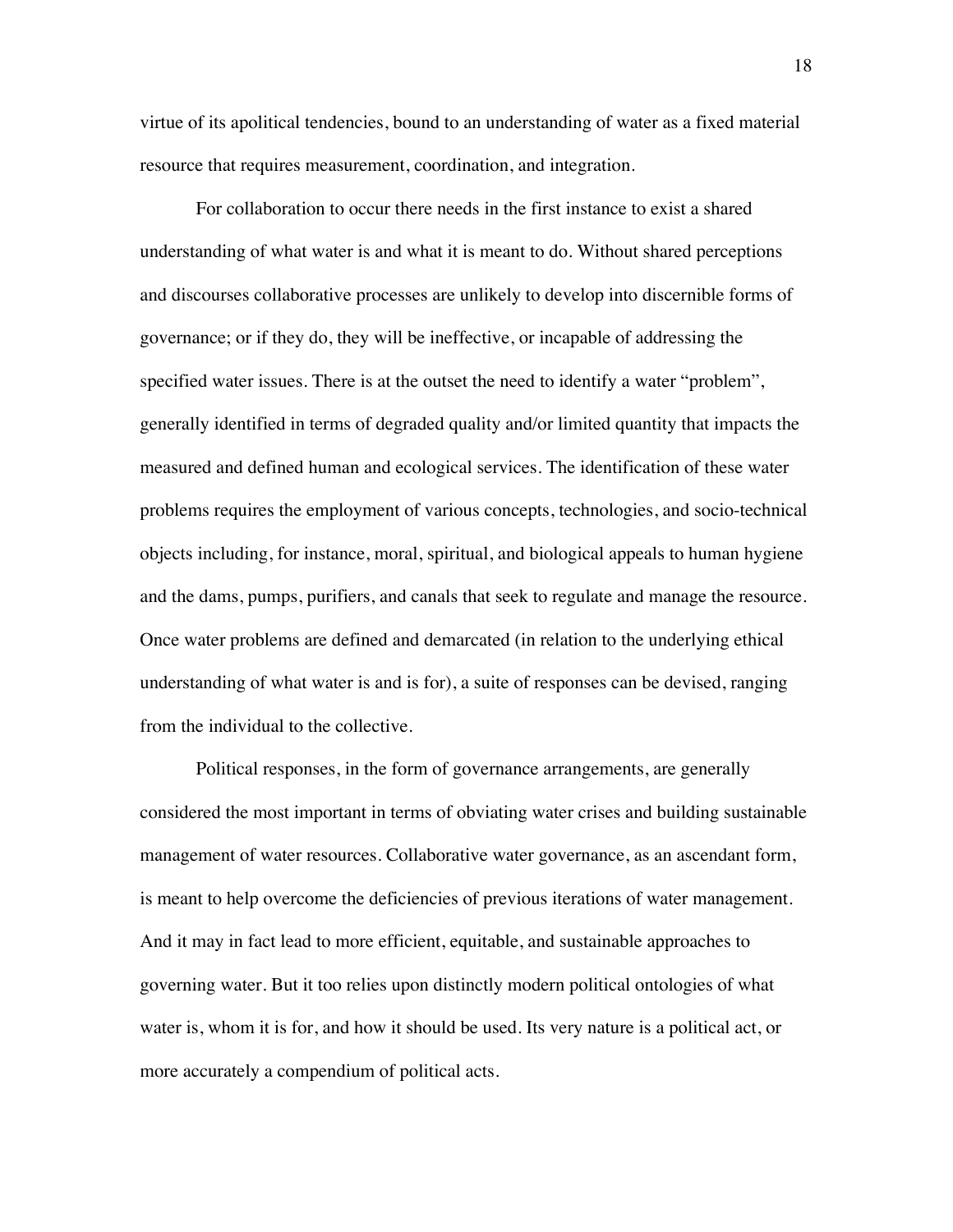Recognizing this allows for the creation of new, potentially emancipatory forms of water security (Harrington, 2014). From the perspective of political ecology, the desire to politicize environments is the first step in changing them (Loftus 2009).The final section of this article examines some ways in which the concept of collaborative water governance, partly through omission, relies upon and defends a specific political ontology of water.

#### **Collaborative governance and modern water**

According to Imperial (2005), collaboration involves a type of network relationship, where individuals and groups conjoin in structures of interdependence. The determinants of collaboration – whether it is pursued and who is invited into a network relationship - are understandably complex. For water governance to be deemed truly collaborative it should include the participation of "stakeholders" deemed relevant. Who determines a stakeholder's relevance and who becomes invited to subsequently participate in formally defined collaboratives requires a degree of power and influence that may be missing from a number of affected groups and individuals. But beyond the often-politicized processes that determine which individuals and groups are even invited to collaborate, there must exist a shared understanding of what water is in the first place.

In this respect, the hydro-social dialectic described earlier is instrumental in determining the forces driving collaborative water governance. For collaboration to occur there needs to exist a shared ontological understanding of water to determine what exactly is being negotiated. In other words a shared language of water must be present for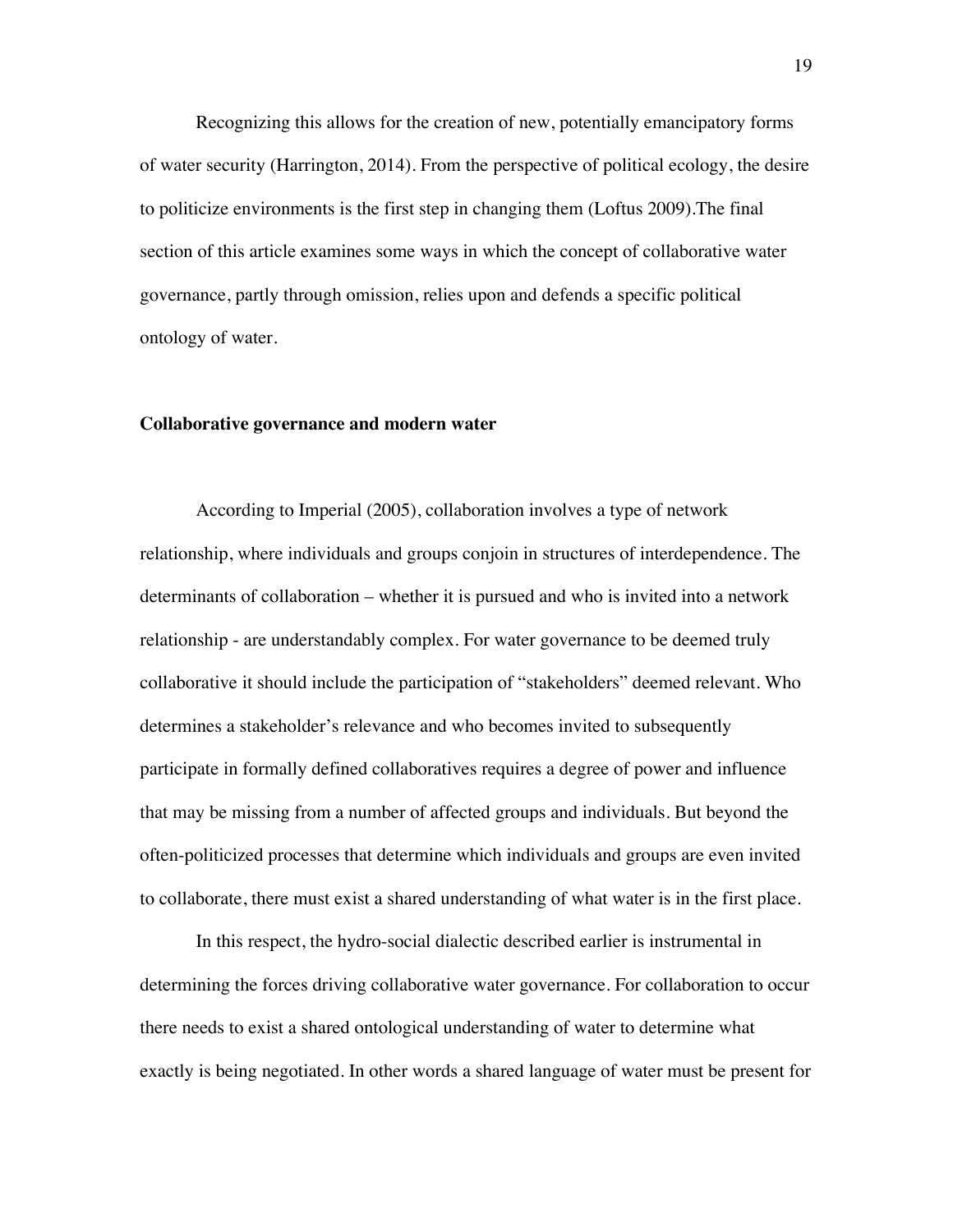collaborative practices to be envisioned and undertaken. In this sense, the processes of collaborative governance often reflect modern ontologies of water in terms of defining the resource in abstraction, measuring it in empirical terms, and regulating it according to the specified demands of the socio-technical state.

Undoubtedly, collaborative governance reflects the perceived deficiencies of previous strategies of water management. Or, as Stephen Born and William Sonzogni (1995) note, integrated and collaborative water management is, "a response to much of traditional natural resources management, which has been largely reactive, disjointed, and for narrow and limited purposes" (p. 168). The strategic rationale offered in support of collaboration is however part of a larger, modern, paradigm of regulation, management, and governance of natural resources. In particular, collaborative governance, in part through the avowed intention to engage disparate voices and approaches in water management, co-constitutes modern water, not least through the desire to singularize the resource – to make it whole. Both modern water and collaborative water governance are premised upon holism and interconnectivity.

One of the most important ways to conceptualize this shift is to focus on the transition from multiple forms of water found in premodern paradigms to the singular idea of water, understood as  $H<sub>2</sub>O$ , that characterizes modern water (Budds, 2009). This transition from "waters" to "water" encompasses a complex array of historical, economic, sociological, and political maneuvers that have been occurring for centuries (Hamlin, 2000). Whereas the history of water shows that people viewed the substance in myriad ways, depending on the particularities of culture and place, a paradigm shift towards modern water occurred that emphasized the sameness of water (Hamlin, 2000; Linton,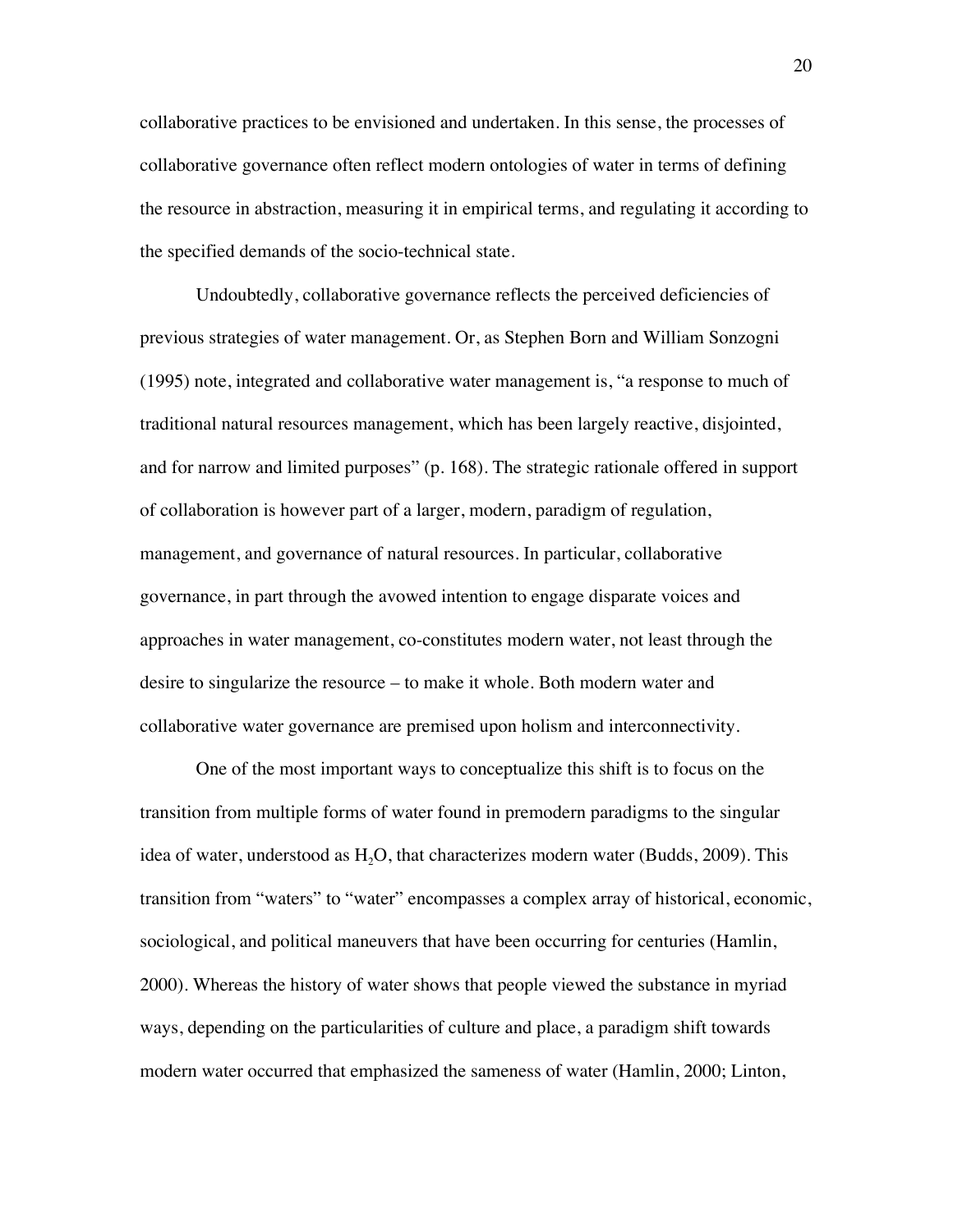2014). The abstraction of water from its constituent social and historical parts to create a naturalized, measurable resource is part of the move to singularize water across space, time, and culture. The increasing trend towards collaborative governance reflects and consolidates these maneuvers by measuring, valuing, and regulating water according to the defined necessities of the modern age. This includes employing a specific type of hydrological expertise to define water problems primarily as problems of supply or quality, and leaving control over water resources in state hands (Linton, 2014). This singularity is part of the modern foundation upon which collaborative water governance is built.

Indeed, the notion of singularity is reflected in the quest for "jointness" that characterizes collaborative governance. Eugene Bardach (1998) defines collaboration as "any joint activity by two or more agencies that is intended to increase public value by their working together rather than separately" (p. 8). For him, and many others, the task of collaborative governance is to create and sustain jointness in order build new sources of public value. This requires working together and pooling resources, so as to more effectively achieve shared desires. Along the way, efficiency, synergy, and complementarity are sought, as they are the perceived benefits of singularity. These buzzwords, which are found frequently within collaborative governance documents, also reflect a deeply political ontology of water. Within the quest for singularity and jointness embedded in collaborative governance, water is captured as an object of government, and alternative forms of water that treat it is other than as a 'natural resource' and a commodity are marginalized (Linton, 2014). Even within the progressive ethos that runs throughout the pursuit of collaboration – one that emphasizes participation, inclusion, and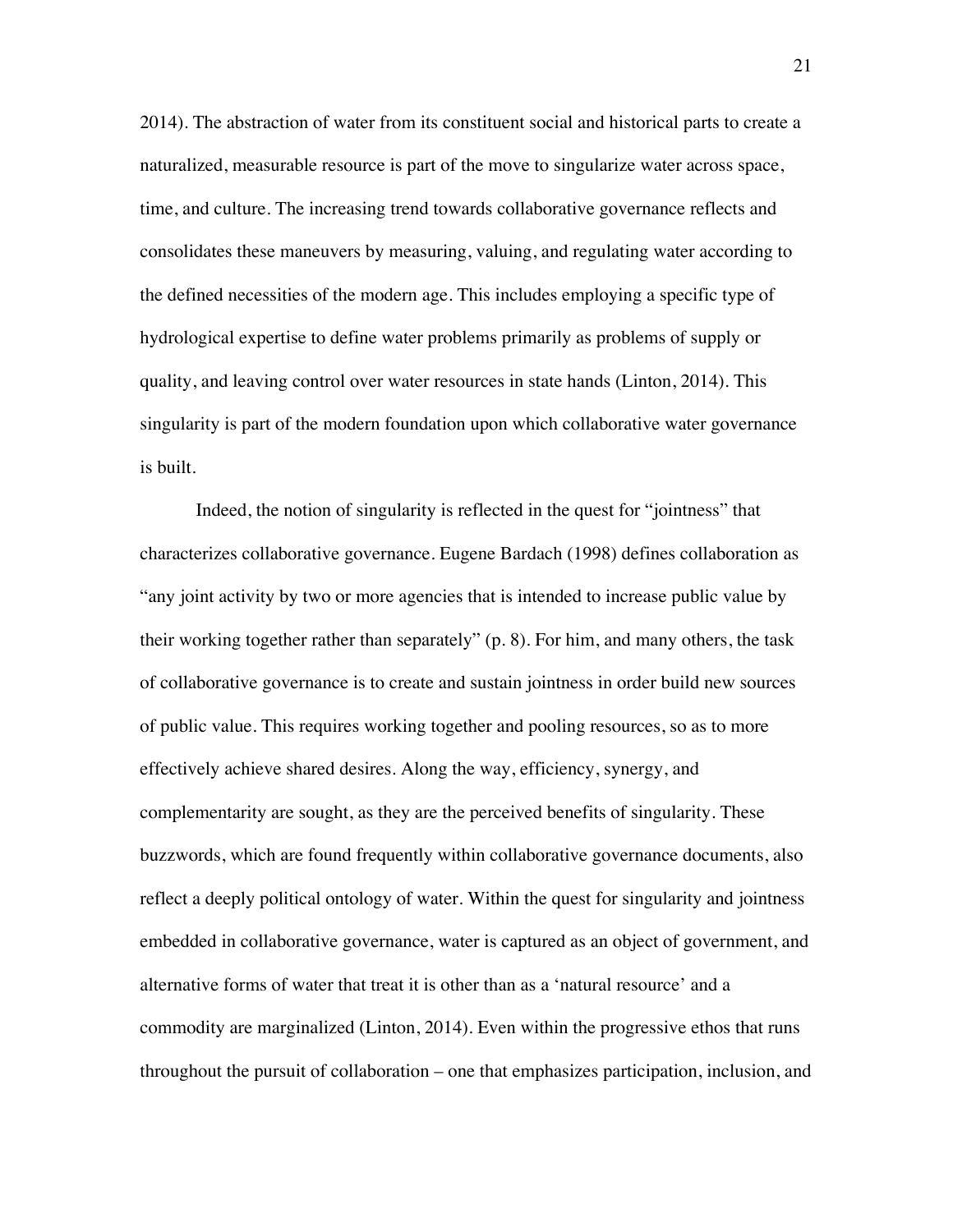consensus-building – there lies a singular water made and remade through sociotechnical-political forms of control. Techniques of governance facilitate this by virtue of the embedded legal and political authority of decision-making processes. The jointness pursued through the institutional forms of collaborative water governance makes and is made by a modern ontology that privileges water as a knowable, abstract resource that can be efficiently measured and equitably supplied through co-ordination and control.

### **Conclusion**

It has been suggested that the concept of governance has largely replaced management in the water resources literature (Wegerich et al, 2014). As Håken Tropp (2007) puts it, "…'fixing' various water-related challenges, such as dwindling water resources, insufficient services, and pollution, is now increasingly seen in terms of getting the 'right' governance system in place." (p. 19) That the concept of governance has attracted a growing amount of attention is borne out through a basic literature review. In particular, collaborative governance is now consistently championed as one of the most promising paradigms of water resources management. The touted benefits of collaborative water governance include increased participation and inclusion (Kallis, Kiparsky, and Norgaard, 2010), added efficiency and responsiveness, the peaceful management of conflict, the enhanced social and institutional capacity to deal with complex water issues, and the transfer of knowledge and best practices (Margerum and Robinson, 2015). The drawbacks of collaborative water governance include the need for substantial investment to develop and sustain partnerships, the increased size and complexity of governing bodies, ongoing political contestation between state and non-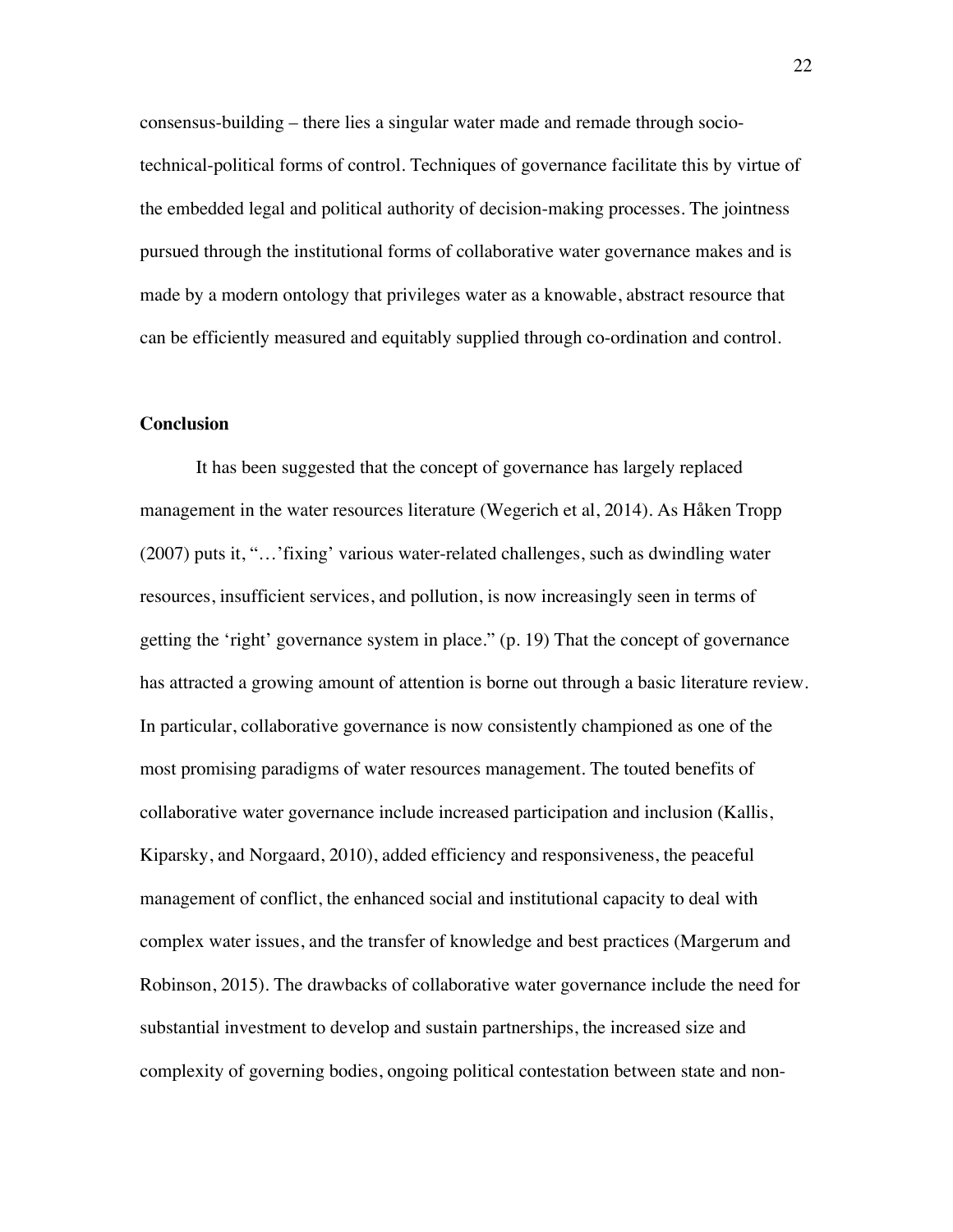state actors, the potential for top-down decision-making, and parochialism (Kark et al, 2015). There may also exist significant confusion whether collaborative water governance is distinct from "regular" water governance at all. While water professionals increasingly emphasize the utility of collaborative governance, there remains skepticism whether or not it truly adds much novelty, or whether it is a strategic repackaging of old ideas.

Nonetheless, the increasing reliance upon collaborative water governance as a water management paradigm necessitates further critical evaluation. Given the evolution of the concept, born from the public administration discipline and now firmly situated in the environmental science/ecology literature, it stands to reason that there is a need to focus more fully on the political processes at its core. In contrast to the implicit assumptions found in much of the literature, politics does not begin and end with the "governance" of water, defined in terms of management, coordination, and allocation of resources, individuals, and organizations. Claiming the political within collaborative water governance also means to unpack the ontological, epistemological, and normative commitments that underpin relations of water and the drive to manage them. It is to conceive of the inherent sociality of water, including the constitutive process that identifies the divide between human water needs, natural water supplies, and the types of governance required to fulfill those gaps, increasingly leading to the establishment of approaches that are defined as "collaborative." It requires realignment away from viewing collaborative governance as a depoliticized process of negotiation where shared and/or competing visions of water management are peaceably managed. In essence it requires some movement away from conventional understandings of "hydropolitics",

23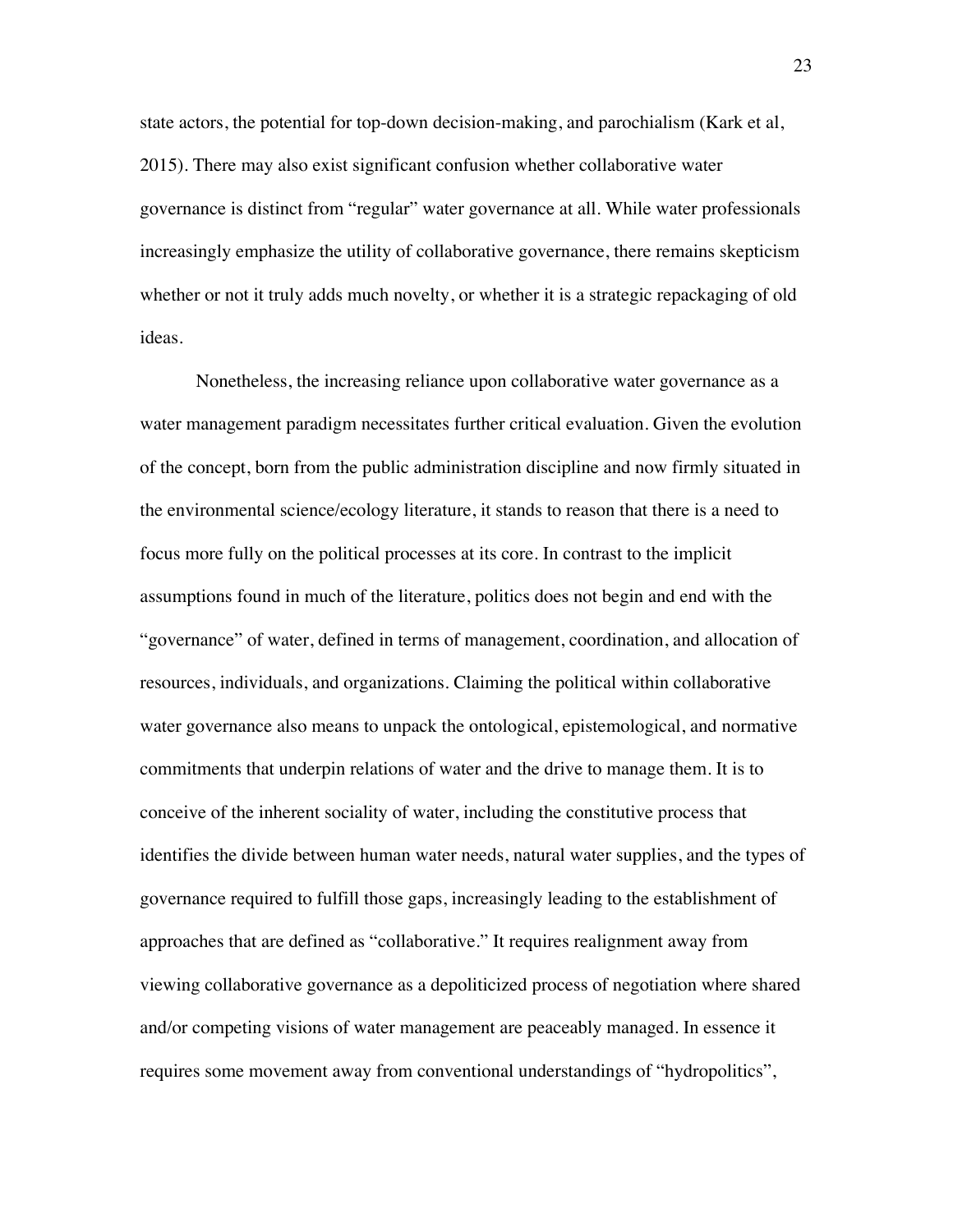which construct top-down views of the study of water resources planning and management, where water is the background site for timeless human stories of conflict and cooperation. (Sivakumar, 2014)

Indeed, there is a tendency amongst scholars to focus heavily on distinct "lessons" learned from practical experiences in collaboration, as well as the "necessary conditions" for success in policy dialogues (Imperial, 2005; Connick and Innes, 2001; Daniel, Pinel, and Brooks, 2013) Such tendencies have distinct value, particularly for practitioners that are seeking to implement models, frameworks, and blueprints for existing or planned water collaboratives. However, the absence of the political from the collaborative water governance literature is a curious phenomenon.

Relying on a thin understanding of politics, or removing any discussion of it at all, risks leaving collaborative water governance only as a "natural" response to the "selfevident" development of a weakened central government ceding a measure of control over water resources. Likewise, failing to engage with the concept of the political embedded with collaborative water governance means the study of the phenomenon has no power or agency outside of producing "expert" knowledge to be used to solve complex collective action problems. It also risks reifying the shifts from government control of water to water governance as a natural development, absent the prevailing shifts in power that enable "key actors to frame one type of governing as inefficient, poorly performing, and in need of change" (Newell, Pattberg, and Schroeder 2008, 377).

There are many ways to engage with the concept of the political inherent within collaborative water governance. This article argued that water governance is imbued with politics by virtue of the ontological foundations that determine *what water is*. If, as Jamie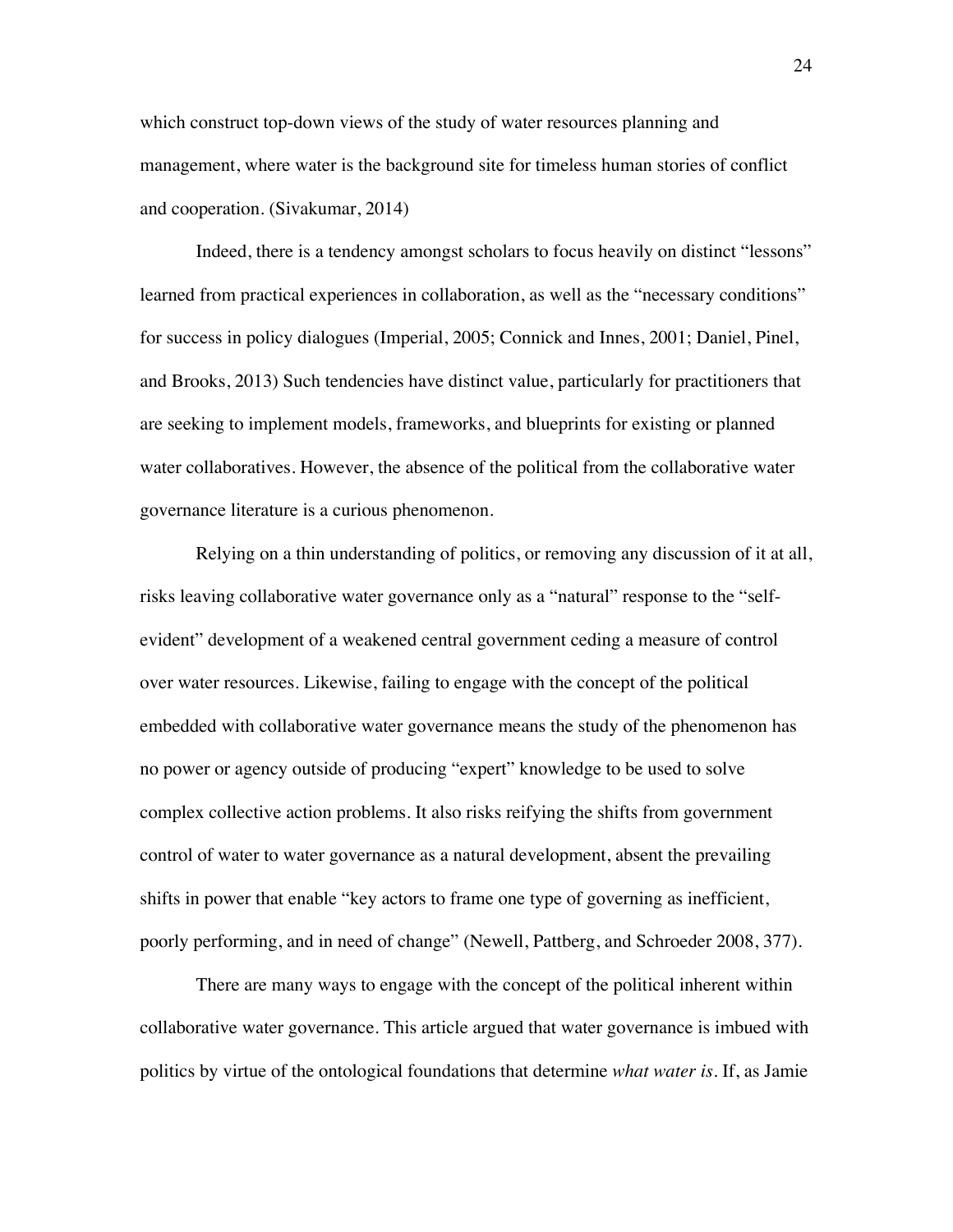Linton (2010) reminds us, that water is what we make of it, then it is incumbent upon researchers and practitioners to critically examine the assumptions, practices, technologies, and histories that determine what the resource is, and how that leads to particular forms of control and management.

It has been argued here that collaborative water governance reflects a modern ontology of water. Water is understood as a *natural* resource - as H20 - meaning that it is abstract, measureable, knowable, and consistent in all cases. This depoliticizes water and disassociates it from particular social, economic, cultural, religious, and ecological contexts, and reduces it to a single substance, commensurable across all cases (Linton, 2014). Indeed, the jointness that defines modern water is also one of the core aims for collaborative governance; the need for consensus and agreement across a range of varied actors reflects the desire for singularity within modern water. The effects of this, as the collaborative water governance literature shows, are the continued separation of water from its constituent socio-ecological existence in the early twenty-first century. Collaborative water governance doesn't *have to* reflect modern water, but by virtue of the lack of attention paid to the political/politics/power, etc., it cannot help but recreate a specific dominant ontology. Water is primarily seen as a stage upon which politics is played rather than as an actant, as something that plays an active role in shaping social, ecological and political realities.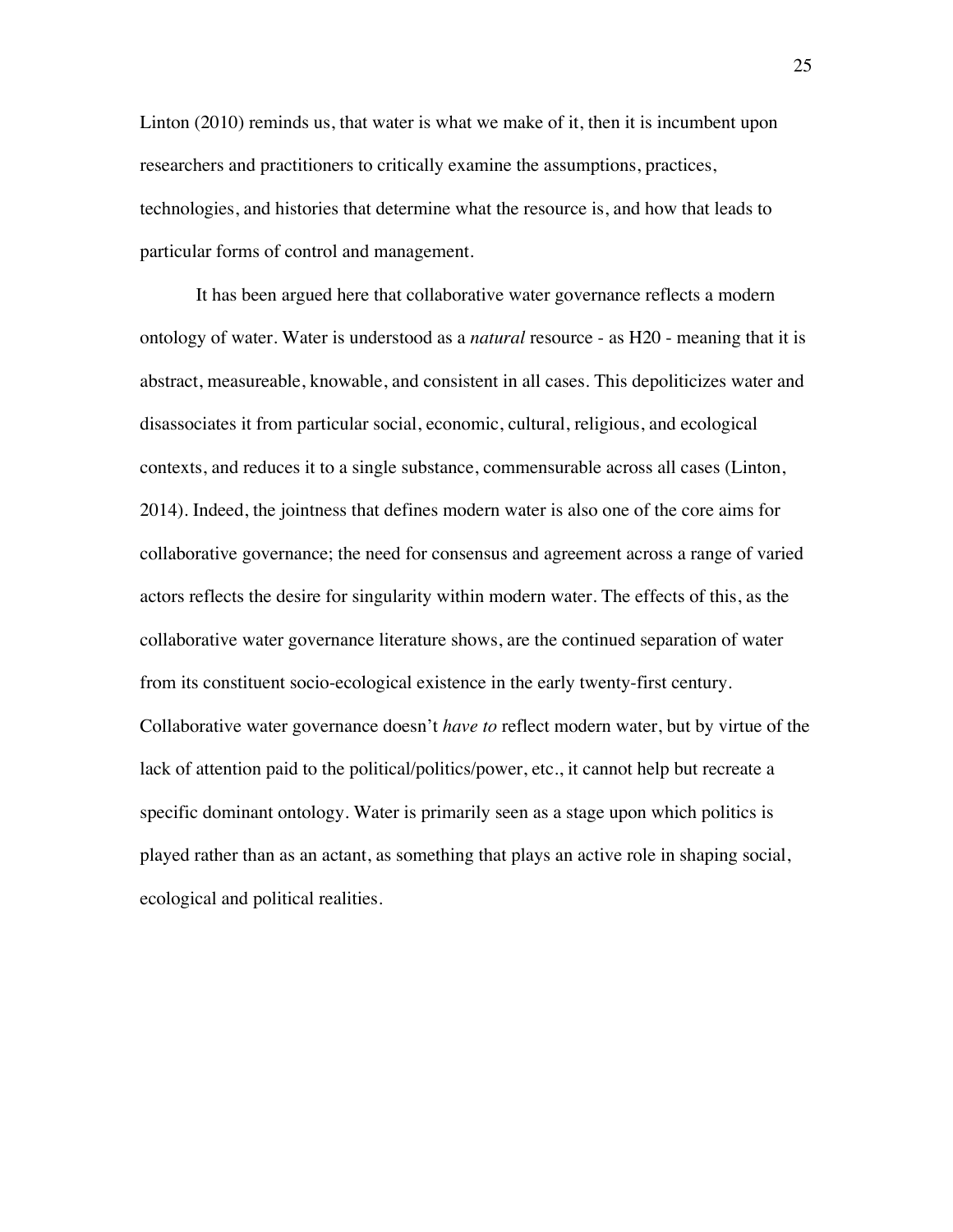### Bibliography:

- Agranoff, R. (2012). *Collaborating to Manage: A Primer for the Public Sector.* Washington, DC: Georgetown University Press.
- Ansell, C, and Gash, A. (2007). Collaborative Governance in Theory and Practice. *Journal of Public Administration Research*. 18(4), 543-571, doi: 10.1093/jopart/mum032
- Arts, B.J.M. 2005. Non-state actors in global environmental governance: new arrangements beyond the state. *New Modes of Governance in the Global System: Exploring Publicness, Delegation and Inclusiveness*, Eds. M Koenig-Archibugi, M Zu  $\degree$  rn. Basingstoke: Palgrave: 177-201.
- Bakker, K. 2012. Water: Political, biopolitical, material. *Social Studies of Science.* 42(4), 616-623, doi: 10.1177/0306312712441396
- Bear, C and Bull, J, 2011. Guest editorial: Water matters: agency, flows, and frictions. *Environment and Planning A* 43, 2261–2266, doi: 10.1068/ a44498

Benson, D, Gain, AK & Rouillard, JJ. 2015. Water governance in a comparative perspective: From IWRM to a 'nexus' approach? *Water Alternatives* 8(1), 756 -773, Retrieved from http://www.water-alternatives.org/index.php/alldoc/articles/vol8/v8issue1/275-a8 -1-8/file

- Born, SM. & Sonzogni, WC. 1995. Integrated Environmental Management: Strengthening the Conceptualization. *Environmental Management*. 19.(2) 167-281. doi: 10.1007/BF02471988
- Bouleau, G. 2014. The co-production of science and waterscapes: the case of the Seine and the Rhône Rivers, France. *Geoforum*. 57, 248-257. doi:10.1016/j.geoforum.2013.01.009
- Budds, J. 2009. Contested  $H<sub>2</sub>0$ : science, policy, and politics in water resources management in Chile. *Geoforum* 40(3): 418-430. doi: 10.1016/j.geoforum.2008.12.008

Colebatch, H.K. 2009. Governance as a conceptual development in the analysis of policy." *Critical Policy Studies*. 3.1 (2009): 58-67.

Connick, Sarah, and Judith E. Innes. "Outcomes of Collaborative Water Policy Making: Applying Complexity Thinking to Evaluation." *IURD Working Paper Series* UC Berkley: Institute of Urban and Regional Development. 2001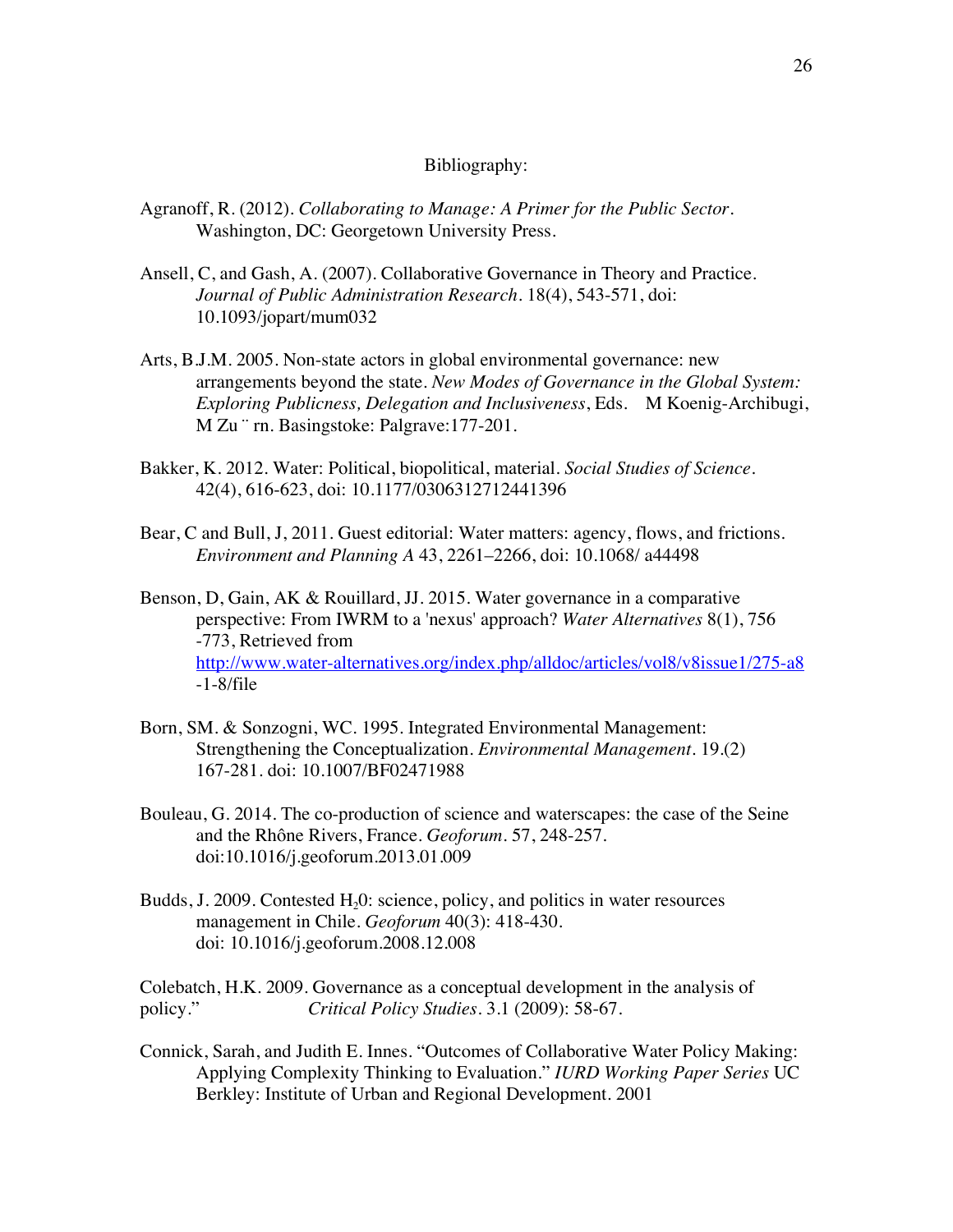- Daniel, Jessica R., Sandra Lee Pinel, and Jase Brooks. "Overcoming Barriers to Collaborative Transboundary Water Governance: Identifying Local Strategies in a Fragmented Governance Setting in the United States." *Mountain Research and Development*. 33.3 (2013): 215-224.
- Dodson, G. 2013. Co-Governance and Local Empowerment? Conservation Partnership Frameworks and Marine Protection at Mimiwhangata, New Zealand. *Society and Natural Resources*. 27(5), 521-539. doi: 10.1080/08941920.2013.861560
- Donahue, J. & Zeckhauser, R. 2011 *Collaborative Governance. Private Roles for Public Goals in Turbulent Times.* Princeton, New Jersey: Princeton University Press.
- Dukes, E. Franklin. Firehock, K, & Birkhoff, J. Eds. 2011. *Community –Based Collaboration: Bridging Socio-Ecological Research and Practice*. Charlottesville: University of Virginia Press.
- Ekers M, & Loftus, A. (2008) .The power of water: developing dialogues between Foucault and Gramsci. *Environment and Planning D: Society and Space*. 26 (4) 698-718. doi: 10.1068/d5907
- Emerson, K, Nabatchi, T, and Balogh, S. (2011) "An Integrative Framework for Collaborative Governance." *Journal of Public Administration Research and Theory*. 22(1) pp. 1-29.
- Giordano, M, & Shah, T. (2014) "From IWRM back to integrated water resources management." *International Journal of Water Resources Development*. 30(3): 364-376.
- Global Water Partnership. 2014. *GWP Strategy Towards 2020 A Water Secure World* Stockholm: Global Water Partnership. Retrieved from http://www.gwp.org/Global/About%20GWP/Strategic%20documents/GWP\_St rategy\_Towards\_2020.pdf Accessed 03 April 2016.
- Hamlin, C. 2000. Waters' or 'Water'? master narratives in water history and their implications for contemporary water policy. *Water Policy* 2(4-5) pp. 313 -325. doi: 10.1016/S1366-7017(00)00012-X
- Harrington, C. *"Toward a Critical Water Security: Hydrosolidarity and Emancipation." Canadian Foreign Policy Journal.* 21*:* 28-44. doi: 10.1080/11926422.2013.846269
- Holley, C, Gunningham, N., & Shearing, C. 2011 *The New Environmental Governance*. New York: Earthscan.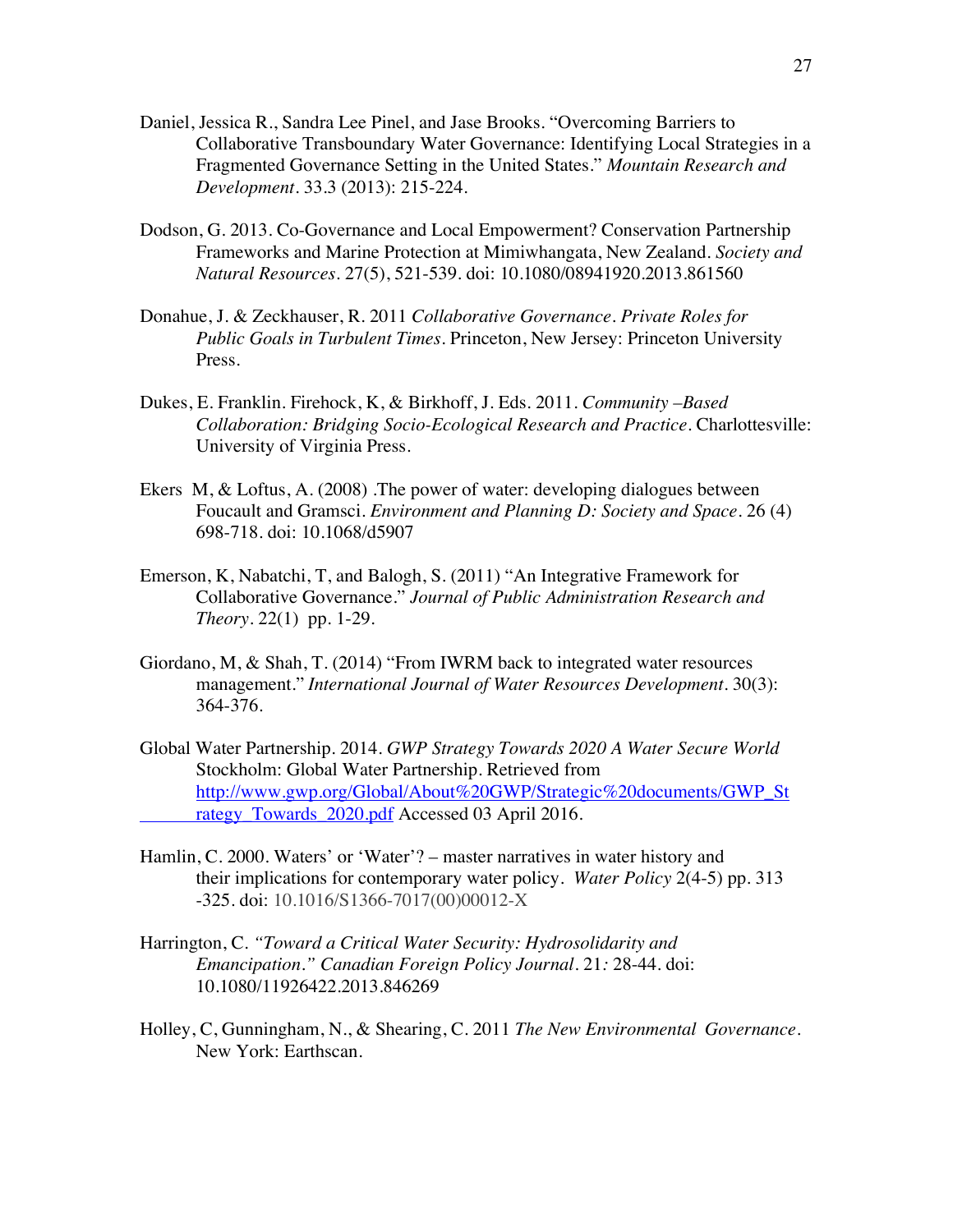- Huitema, N, Mostert, E, Wouter E., Moellenkamp, S. Pahl-Wostl, C and Resul Yalcin. 2009. Adaptive Water Governance: Assessing the Institutional Prescriptions of Adaptive (Co-)Management from a Governance Perspective and Defining a Research Agenda. *Ecology and Society.* 14(2) Retrieved from http://www.ecologyandsociety.org/vol14/iss1/art26/
- Huxham, C. (2000) "The Challenge of Collaborative Governance." *Public Management* 2(3),337-357. doi: 10.1080/14719030000000021
- Imperial, MT. 2005. Using Collaboration as a Governance Strategy: Lessons From Six Watershed Management Programs. *Administration and Society*. 37(3) 281-320. doi: 10.1177/0095399705276111
- Ingram, H. 2011. Beyond universal remedies for good water governance. A political and contextual approach. *Water, Food, and Sustainability*. Garrido, A, & Ingram, H. (Eds). New York: Routledge,:241-262.
- Innes, JE., & Booher, DE. 1999. Consensus building and complex adaptive systems: A framework for evaluating collaborative planning. *Journal of the American Planning Association.* 65. 412-423. doi: 10.1080/01944369908976071
- Jin, M. 2013. Does Social Capital Promote Pro-Environmental Behaviors? Implications for Collaborative Governance. *International Journal of Public Administration*. 36(6): 397—407. doi: 10.1080/01900692.2013.773038
- Kaika, M. 2006. Dams as Symbols of Modernization: The Urbanization of Nature Between Geographical Imagination and Materiality. *Annals of the Association of American Geographers.* 96(2) 276-301. doi: 10.1111/j.1467-8306.2006.00478.x
- Kallis G, Kiparsky M, Norgaard R. 2009. Collaborative governance and adaptive management: lessons from California's CALFED Water Program. *Environmental Science and Policy*. 12(6): 631-643. doi: 10.1016/j.envsci.2009.07.002
- Kark, S, Tulloch, A, Gordon, A, Mazor, T, Bunnefield, N, Levin, N. 2015. Cross -boundary collaboration: key to the conservation puzzle." *Current Opinion in Environmental Sustainability.* 12. 12-24.
- Lautze, J. de Silva, S, Giordano, M, & Sanford, L. 2014. Water Governance." *Key Concepts in Water Resource Management: A Review and Critical Evaluation.* Lautze, J (Ed). New York: Routledge: 25-39.
- Leach, WD, & Pelkey, NW. 2001. Making Watershed Partnerships Work: A Review of the Empirical Literature. *Journal of Water Resources Planning and Management*. 127(6) 378-385. doi: http://dx.doi.org/10.1061/(ASCE)0733-9496(2001)127:6(378)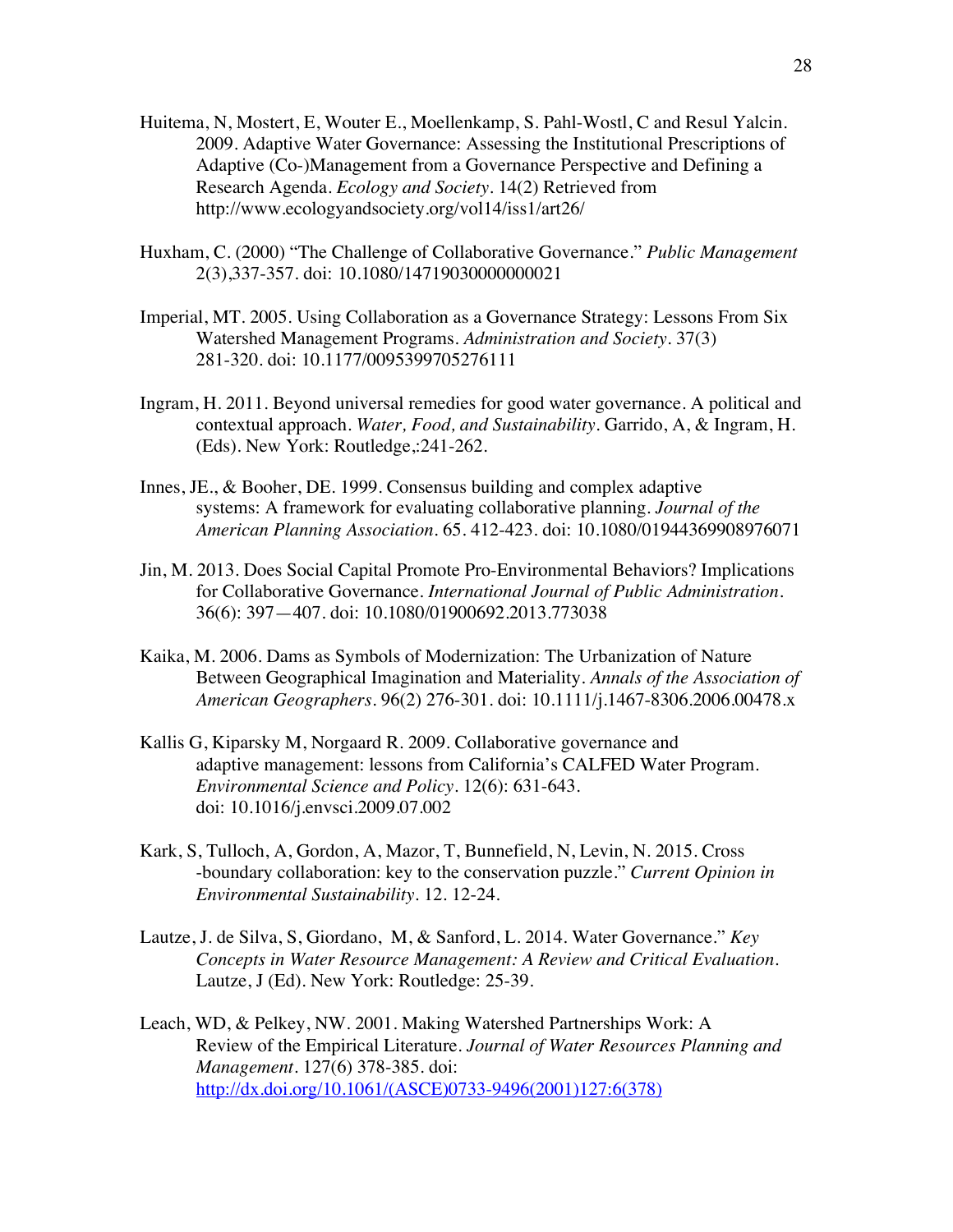- Leach, WD. 2011. Building a Theory of Collaboration. *Community-Based Collaboration: Bridging Socio-Ecological Research and Practice*. Dukes, EF, Firehock, KE, & Birkhoff, JE (Eds). Charlottesville: University of Virginia Press. 146-188.
- Linton J, & Budds. J. 2014. The hydrosocial cycle: Defining and mobilizing a relational-dialectical approach to water. *Geoforum*. 57. 170-180. doi: 10.1016/j.geoforum.2013.10.008
- Linton, Jamie. 2010. *What is Water? The History of a Modern Abstraction.* Vancouver: UBC Press.

2014. Modern Water and its discontents: a history of hydrosocial renewal. *WIREs Water.* 1.1. 111-120. doi: 10.1002/wat2.1009

- Loftus, A. 2009. Rethinking Political Ecologies of Water. *Third World Quarterly*. 30(5) 953-968. doi: 10.1080/01436590902959198
- Margerum, RD. 2011. *Beyond Consensus: Improving Collaborative Planning and Management*. Cambridge: Mass, The MIT Press.
- Margerum, RD., & Robinson, CJ. 2015. Collaborative partnerships and the challenges for sustainable water management. *Current Opinion in Environmental Sustainability.* 12. 53-58. doi: 10.1016/j.cosust.2014.09.003
- McNamara, M. 2012. Starting to untangle the web of cooperation, coordination and collaboration: a framework for public managers. *International Journal of Public Administration.* 35.6 (2012): 389-401
- Molle. F. 2008. Nirvana Concepts, Narratives and Policy Models: Insights from the Water Sector. *Water Alternatives*. 1.1. 131-156. Retrieved from: http://www.water-alternatives.org/index.php/allabs/20-a-1-1-8/file
- Morrison, T.H. 2007. Multiscalar governance and regional environmental management in Australia. *Space and polity*. 11.3. 227–241.
- Mukhtarov, F, & Cherp, A. 2014. The Hegemony of Integrated Water Resources Management as a Global Discourse. *River Basin Management in the Twenty First Century: Understanding People and Place*. Squires, VR, Milner, HM, & Daniell, KA, (Eds). Boca Raton: CRC Press: 3-22
- Muñoz-erickson, TA., Cutts, BB, Larson, E et al. 2010. Spanning Boundaries in an Arizona Watershed Partnership: Information Networks as Tools for Entrenchment or Ties for Collaboration?" *Ecology and Society* 15(3) 22 Retrieved from: http://www.ecologyandsociety.org/ vol15/iss3/art22/.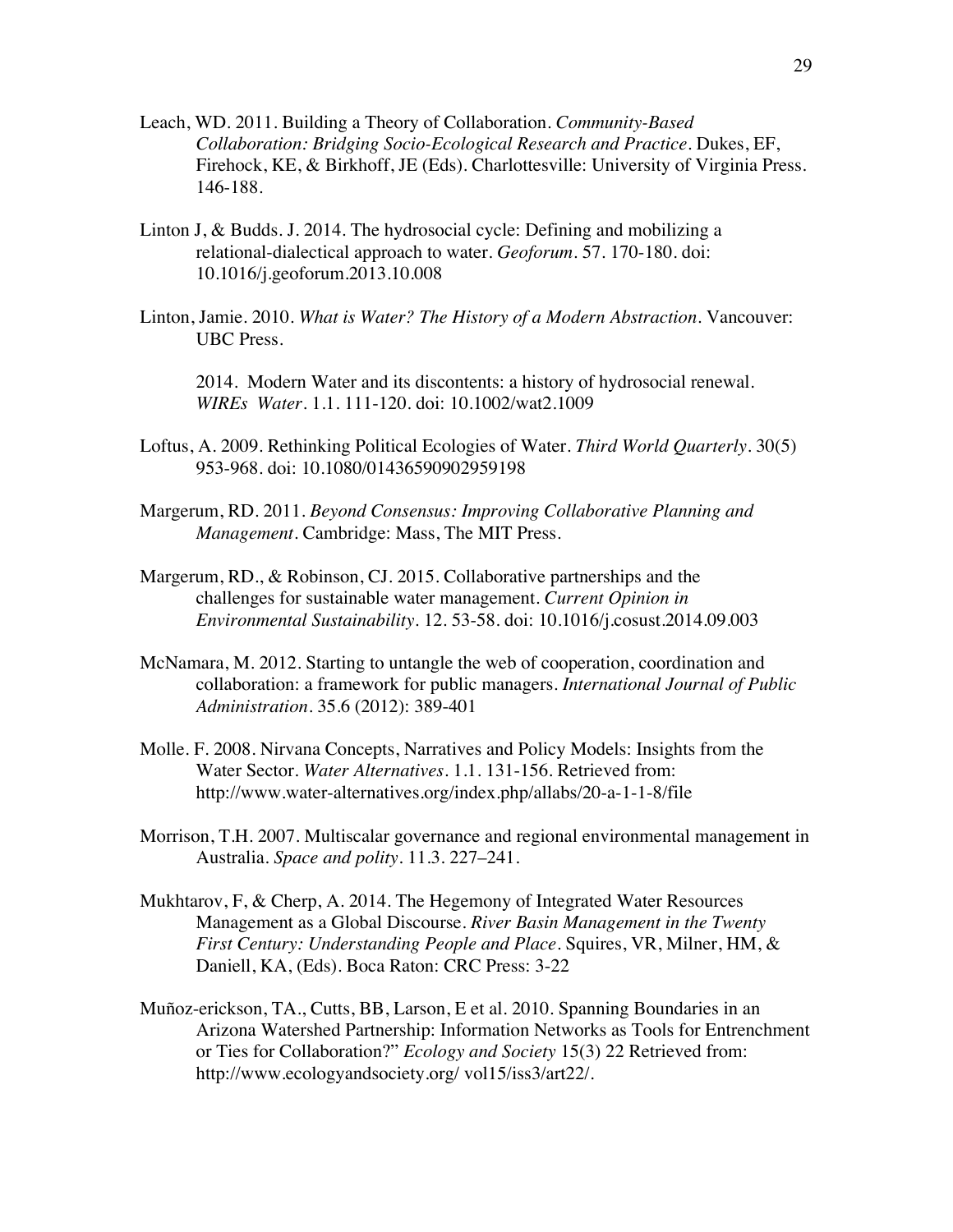- Newell, Peter, Philipp Pattberg, and Heike Schroeder. "Multiactor Governance and the Environment." *Annual Review of Environment and Resources* 37 (2012): 365 -387.
- Newell P. 2008. The marketization of global environmental governance: manifestations and implications. *The Crisis of Global Environmental Governance: Towards a New Political Economy of Sustainability*. Parks, J, Conca, K, Finger, M. (Eds). London: Routledge: 77-96.
- O'Leary, R, & Blomgren Bingham, L (Eds). 2009. *The Collaborative Public Manager: New Ideas for the Twenty-First Century.* Washington, DC: Georgetown University Press.
- Ostrom, E. 2009. A General Framework for Analyzing Sustainability of Social -Ecological Systems. *Science* 325. 419-422. doi: 10.1126/science.1172133
- Ostrom E, et al. 1999. Revisiting the Commons: Local Lessons, Global Challenges. *Science*. 284. 278-282. doi: 10.1126/science.284.5412.278
- Rogers, E, & Weber, PP. 2010. Thinking Harder About Outcomes for Collaborative Governance Arrangements. *The American Review of Public Administration.* 40(5) 546-567.
- Rogers, P, & Hall, AW. 2002. *Effective water governance*. TEC Background papers No. 7. Stockholm: Global Water Partnership.
- Rossotto loris, AA. 2014. *The Political Ecology of the State*: *The basis and the evolution of environmental statehood.* New York: Routledge.
- Sabatier, PA, et al. 2005. Collaborative Approaches to Watershed Magnagement. *Swimming Upstream: Collaborative Approaches to Watershed Management*. Sabatier, P, et al (Eds). Cambridge, Mass: The MIT Press: 3-21.
- Sabatier, PA, Weible, C, & Ficker, J. 2005. Eras of Water Management in the United States: Implications for Collaborative Watershed Approaches. *Swimming Upstream: Collaborative Approaches to Watershed Management*. Eds. Paul A. Sabatier et al. Cambridge, Mass: The MIT Press. 23-52.
- Schmidt, JJ. 2014. Historicising the Hydrosocial Cycle. *Water Alternatives.* 7(1) 220-234. Retrieved from http://www.water-alternatives.org/index.php/alldoc/articles/vol7/v7issue1/242-a7 -1-13/file
- Schmidt, JJ. & Peppard, CZ. 2014. Water ethics on a human-dominated planet: rationality, context and values in global governance. *WIREs: Water*. 1.6. 533 -547. doi: 10.1002/wat2.1043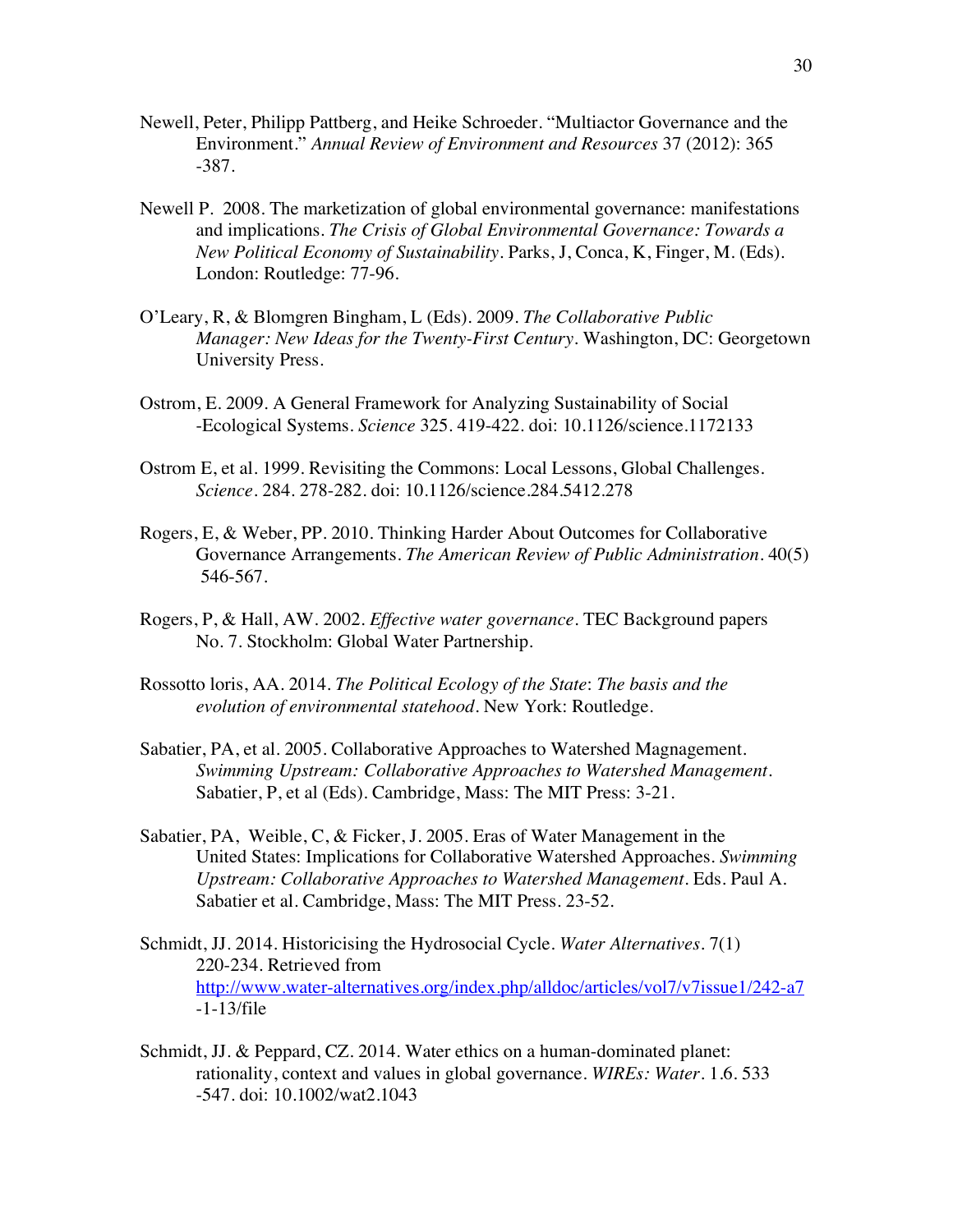- Sivakumar, B. 2014. Planning and management of shared waters: hydropolitics and hydropsychology – two sides of the same coin. *International Journal of Water Resources Development*. 30(2). 200-210. doi: 10.1080/07900627.2013.841072
- Skelcher, C. 2005. Jurisdictional Integrity, Polycentrism, and the Design of Democratic Governance. *Governance.* 18(1). 89-110.
- Stewart, A. & Gray, T. 2009. *The Governance of Water and Sanitation in Africa: Achieving Sustainable Development through Partnerships*. London: Tauris,.
- Water Governance Facility. 2015. *Water governance in perspective Water Governance Facility 10 years | 2005-2015*. Stockholm: WGF. Retrieved from http://watergovernance.org/resources/water-governance-in-perspective/>
- Swyngedouw, E. 2006. *Power, Water and Money: Exploring the Nexus.* United Nations Development Program. Human Development Report Office, Occasional Paper 2006/14.

2009. Modernity and hybridity: Nature, Regeneracionismo, and the production of the Spanish waterscape, 1890-1930.'' *Annals of the Association of American Geographers*. 89(3) 443-465.

2009. The political economy and political ecology of the hydro-social cycle. *Journal of Contemporary Water Research and Education.* 142(1). 56-60. doi: 10.1111/j.1936-704X.2009.00054.x

- Tapscott, C. 2000. Intergovernmental Relations in South Africa: The challenge of co -operative governance. *Public Administration and Development*. 20(2). 119-127. doi: 10.1002/1099-162X(200005)20:2<119::AID-PAD118>3.0.CO;2-G
- Taylor, B, & de Loë, R. 2012. Conceptualizations of local knowledge in collaborative water governance. *Geoforum*. 43(6). 1207-1217. doi: 10.1016/j.geoforum.2012.03.007
- Taylor, B, de Loë, R, & Bjornlund, H. 2012. Evaluating Knowledge Production in Collaborative Water Governance. *Water Alternatives*. 6(1). 42-66. Retrieved from http://www.water-alternatives.org/index.php/alldoc/articles/vol6/v6issue1/198-a6 -1-3/file
- Thomson, AM, & Perry, JL. 2006. Collaboration Processes: Inside the Black Box. *Public Administration Review* 66. (S1). 20–32. doi:10.1111/j.1540-6210.2006.00663.x
- Tropp, H. 2007. Water governance: trends and needs for capacity development. *Water Policy* 9. 19-30.